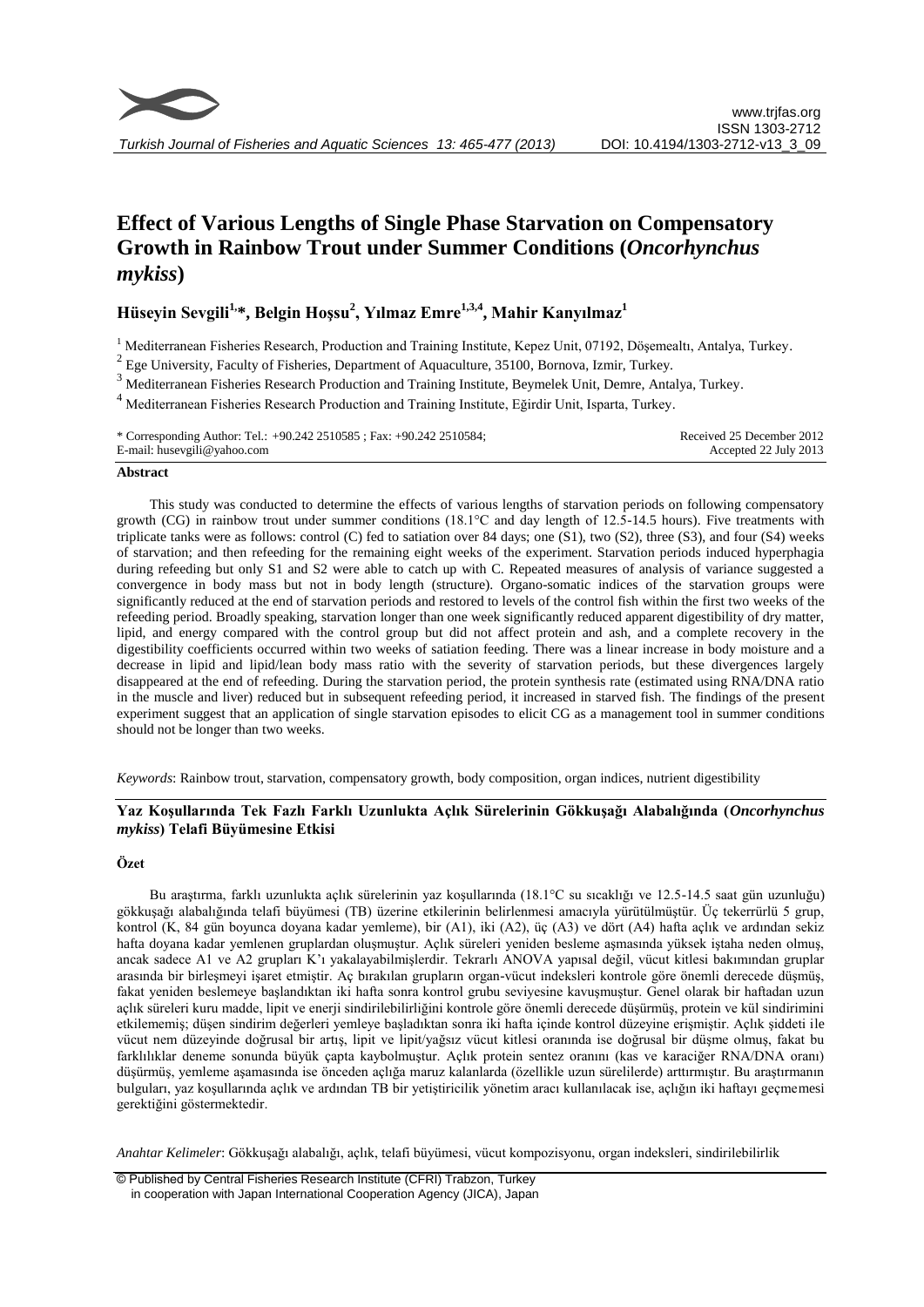## **Introduction**

Compensatory growth (CG), a phenomenon of growth spurt following a growth retardation period, has been suggested as a rearing tactic in numerous aquatic organisms (Ali *et al.*, 2003). Dietary restriction and starvation with single phase and subsequent satiation feeding or cycled restriction and full feeding are the strategies that have been mostly resorted (Hayward *et al.*, 1997; Qian *et al.*, 2000; Nikki *et al.*, 2004; Eroldoğan *et al.*, 2006).

However, switching the rearing water temperature from either sub or supra optimums to the ideal levels can also be a tool to invoke CG in various fish species (McMillan and Houlihan, 1989; Mortensen and Damsgård, 1993; Mylonas *et al.*, 2005; Person-Le Ruyet *et al.*, 2006). Water temperature may have a remarkable effect on eliciting CG response in previously growth depressed fish (Wang *et al.*, 2000). Indeed, it has been reported that weight loss caused by fasting linearly elevated with the temperature (Brett *et al.*, 1969; Mäkinen, 1994; Wang *et al.*, 2000; van Dijk *et al.*, 2002), and during the summer with high water temperatures and longer photoperiods, an attempt of food deprivation or restriction to invoke CG in fish may create permanent depressions in fish body because of higher metabolic rate (Morgan and Metcalfe, 2001; Rodríguez *et al.*, 2009). Moreover, there are evidences indicating that fish undergoing a period of low plain of nutrition or starvation show a tendency of lower temperature optima than those abundantly fed (Brett *et al.*, 1969; van Dijk *et al.*, 2002; van Dijk *et al.*, 2005) and during realimentation, the restricted fish select lower temperature for some time (van Dijk *et al.*, 2002; van Dijk *et al.*, 2005). Despite an apparent interaction between water temperature and CG following a restriction phase, this issue has been little addressed in aquatic species and available data are rather controversial. For instance, Cho (2005)and Cho *et al*. (2006) reported a similar CG response in starved olive flounder (*Paralichthys olivaceus* L.) for up to four weeks during the winter (15°C) and summer (23.6°C) periods. Morgan and Metcalfe (2001) noted that food deprivation of juvenile Atlantic salmon during September and October permanently depressed body lipid reserves and structure, and CG in the following period lasted for a short time.

So far, CG in rainbow trout has been mostly studied between suboptimum and optimum temperatures (3°C-16°C) (Dobson and Holmes, 1984; Kindschi, 1988; Quinton and Blake, 1990; Farbridge *et al.*, 1992; Nikki *et al.*, 2004; Blake *et al.*, 2006; Bhat *et al.*, 2011; Guzel and Arvas, 2011). In one direct study of CG response of individually held rainbow trout at optimum and supraoptimum temperatures (17°Cand 20.5°C), cyclic starvation and refeeding regimes have been employed (Nykänen, 2006), but the temperature effects appear to be masked by high interindividual variations and the

arbitrary termination of the study prior to ending of refeeding periods. Therefore, CG response of starved rainbow trout during high summer temperatures is yet to be established. This is particularly important for countries like Turkey, where supra or maximum critical temperatures can pose significant problems, which can even lead to suspension of the operations (Atasoy and Şeneş, 2004; Mefut *et al.*, 2007; Alpaslan and Pulatsü, 2008).

Therefore the present experiment was designed to determine the effects of various lengths of singlephase-starvation episodes on subsequent CG response, feed intake, organ indices, whole body composition, muscle and liver RNA/DNA ratio, and nutrient apparent digestibility coefficients (ADC) of rainbow trout under summer conditions.

## **Materials and Methods**

## **Fish and Rearing Conditions**

This study was conducted at the Kepez Unit of Mediterranean Fisheries Research and Training Institute, Antalya, Turkey using rainbow trout produced at the institute's trout hatchery. A total of 1,275 fish were selected from a large population, size graded and randomly distributed to fifteen 500 L experimental tanks with 400 L water holding capacity. Fish were adapted to the experimental conditions for two weeks. During this period, they were fed a commercial trout diet (450 and 200 g  $kg^{-1}$ protein and lipid respectively, Çamlı Yem, İzmir, Turkey) at 2% of body weight. At the commencement of the trial, the number of fish in each tank was reduced from 85 to 75, and the average initial weight was  $54.21 \pm 0.34$  g. There were 5 treatments with three replications: satiation feeding throughout the experiment (C); one- week starvation and then eightweek satiation (S1), two-week starvation and then eight-week satiation (S2), three-week starvation and then eight-week satiation (S3) and four-week starvation and then eight-week satiation (S4). Each starvation treatment was started such that it was terminated at the end of the fourth week of the experiment. Prior to the starvation period, fish on S1, S2 and S3 were fed until apparent satiation. Feeding was done twice daily at  $0.8^{30}$  and  $15^{00}$  until the feeding activity of fish ceased. Water flow rate to each tank was set to about 20 L min<sup>-1</sup>. The fish were weighed at the beginning, at the fourth week, and then two-week intervals until the end of the study after slight anesthetization with ethylene glycol monophenyl ether  $(0.3 \text{ ml } L^{-1})$ . Experimental fish were subjected to a natural photoperiod between June 6 and September 15 (day length between 12.5 and 14.5 hours). Over the experimental period, water temperature, oxygen and pH were monitored every three days using YSI 58 dissolved oxygen meter (Yellow Springs Instrument, Yellow Springs, OH, USA) and Lovibond SensoDirect pH200 (Tintometer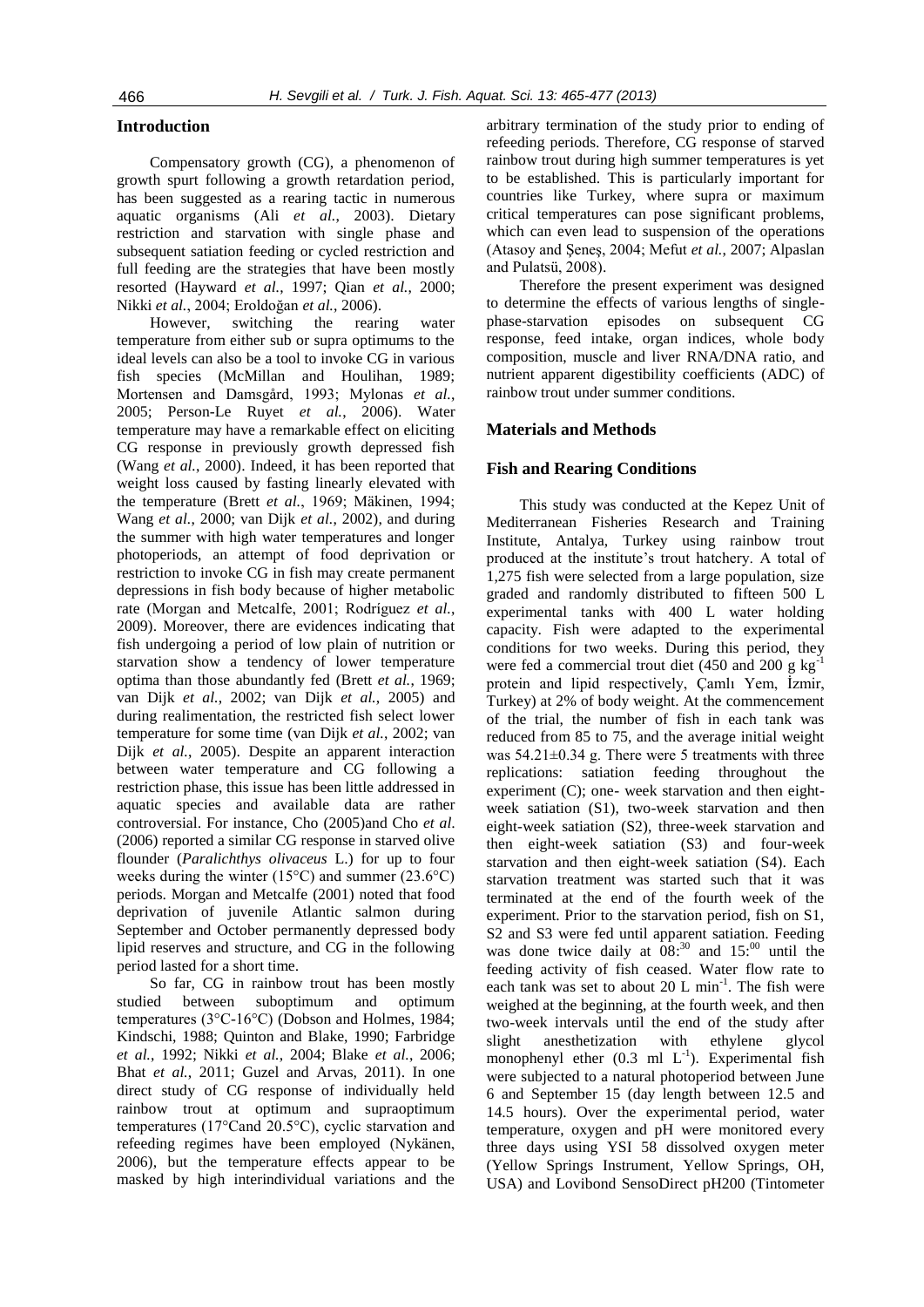GmbH, Dortmund, Germany). The average water temperature, dissolved oxygen and pH were 18.1±0.6  $^{\circ}$ C, (range 17.4-18.8), 7.9±0.6 mg L<sup>-1</sup> and 7.6±0.2, respectively.

## **Diet**

The ingredients were ground with a hammer mill, weighed at predetermined levels, and mixed through an experimental-type horizontal mixer (Şahin Torna, Antalya, Turkey) for five minutes (Table 1). Chromic oxide was included into the diet to serve as digestible indicator at 5.0 g  $\text{kg}^{-1}$ . Then the diets were pelleted using a pelleting machine (4 mm pellet diameter) without steam, packed in plastic bags, and kept at an ambient temperature in a dark room over the study.

## **Sample Collection and Analysis**

Twenty fish were taken for determination of initial body composition and another set of twenty individuals for initial organo-somatic indices. At the termination of the starvation and refeeding phases, ten fish from each tank were separated: five for organosomatic indices from which muscle and liver samples were taken for determination of tissue DNA and RNA concentrations, and the remaining five for whole body composition. At the second week of refeeding, five fish were also killed for determination of body indices, three fish for muscle and liver nucleic acids, and two fish for whole body nutrient concentrations. Fish separated for the further analysis were killed by over anesthetization with 2-phenoxyethanol, and the sampled tissues were stored at -20°C until analysis (Mohanta *et al.*, 2009).

During the first three weeks of the refeeding period, feces samples were collected by siphoning from the tank bottom. The tanks were cleaned after the evening meal, and then the following morning, the collection was done before the morning meal. Intact feces pellets were carefully collected into a small bowl, and after a 10-minute decantation, excess water was discarded, and the remaining samples were dried overnight at 100°C. Three feces collections performed in a week were combined as representative of that week. The samples were kept in vacuumed bags in the refrigerator until analysis.

Proximate analysis of diet, feces, and fish were performed according to the methods of AOAC (1990): dry matter after drying in an oven at 104°C until constant weight, ash content by incineration in a muffle furnace at 600 °C for two hours; crude protein  $(N\times 6.25)$  by the Kjeldhal method after acid digestion, and lipid by petroleum ether extraction in a Soxhlet extractor. All analyses were conducted in duplicate. Carbohydrate levels of the diets and faeces were estimated by subtracting protein, lipid and ash from dry matter. Chromic oxide was determined after (Furukawa and Tsukahara, 1966). The DNA and RNA contents of liver and muscle were determined by a fluorometric procedure (Fluoroskan Ascent, Thermo Labsystems, Helsinki, Finland) following the method of Caldarone *et al*. (2001). Gross energy was calculated using conversion factors of 39.5, 23.7, and 17.2 MJ kg<sup>-1</sup> for fat, protein, and carbohydrate, respectively.

### **Data Calculation and Statistical Analysis**

The growth and feed utilization parameters were calculated as follows: weight gain (WG g) =  $W_t - W_0$ , weight specific growth rate  $(SGR_w % day<sup>-1</sup>) = 100$  (ln  $W_t$  – ln  $W_0$ ) t<sup>-1</sup>, length specific growth rate (SGR<sub>L</sub> %) day<sup>-1</sup>) =100 (ln  $L_t$  – ln  $L_0$ ) t<sup>-1</sup>, feed conversion ratio  $(FCR) = (dry feed intake (g)) (wet weight gain (g))^{-1}$ , protein retention efficiency (PER) = (weight gain  $(g)$ ) (protein fed (g))<sup>-1</sup>, condition factor (CF) = $W_t$  L<sup>-3</sup>, viscero-somatic index  $(VSI) = 100$  [(visceral weight (g)) (body weight  $(g)$ )<sup>-1</sup>], hepato-somatic index (HSI)  $= 100$  [(liver weight (g)) (body weight (g))<sup>-1</sup>], nitrogen (N) retention  $(\% ) = 100$  [(N gain (g)) (N intake (g))<sup>-1</sup>] and N loss (g kg  $WG^{-1}$ ) = (N fed (g)) – (N deposited (g)) WG  $(kg)^{-1}$ , Lipid/Lean body mass (L/LBM) =

**Table 1.** Formulation and nutrient composition of the experimental diet  $(g \ kg^{-1})$ 

| Ingredients                   |       | Nutrient composition $(g \log^{-1} dr y)$ matter) |      |  |
|-------------------------------|-------|---------------------------------------------------|------|--|
| Fish meal                     | 455.0 | Dry matter                                        | 941  |  |
| Soybean meal                  | 200.0 | Protein                                           | 450  |  |
| Wheat middling                | 184.9 | Lipid                                             | 218  |  |
| Fish oil                      | 143.6 | Ash                                               | 105  |  |
| Pellet binder <sup>1</sup>    | 3.0   | Chromic oxide                                     | 4.9  |  |
| Choline chloride <sup>2</sup> | 1.5   | Gross energy $(MJ kg^{-1})$                       | 23.2 |  |
| Vitamin <sup>3</sup>          | 5.0   |                                                   |      |  |
| Mineral <sup>4</sup>          | 2.0   |                                                   |      |  |
| Chromic oxide <sup>5</sup>    | 5.0   |                                                   |      |  |

<sup>1</sup>Calcium lignosulfonate, Korkutelim Feed and Food Company, Antalya, Turkey

<sup>2</sup> Ufuk Kimya İlaç San. ve Tic. Ltd. Şti., Istanbul, Turkey.

<sup>3</sup>Vitamin mixture contains kg diet<sup>-1</sup>: 4 000 000 IU vitamin A, 480 000 IU vitamin D<sub>3</sub>, 40 000 mg vitamin E, 2400 mg vitamin K3, 4 000 mg vitamin B1, 6 000 mg vitamin B2, 40 000 mg niacine, 10 000 mg calcium D- pantothenate, 4 000 mg vitamin B6, 10 mg vitamin B12, 100 mg D-biotin, 1 200 mg folic acid, 40 000 mg vitamin C and 60 000 mg inositol.

 $4$  Mineral mixture contains kg diet<sup>-1</sup>: 23 750 mg Mn, 75 000 mg Zn, 5 000 mg Cu, 2 000 mg Co, 2 750 mg I, 100 mg Se, 200 000 mg Mg.

<sup>5</sup> [Avocado Research Chemicals Ltd,](http://www.applegate.co.uk/company/12/20/114.htm) UK.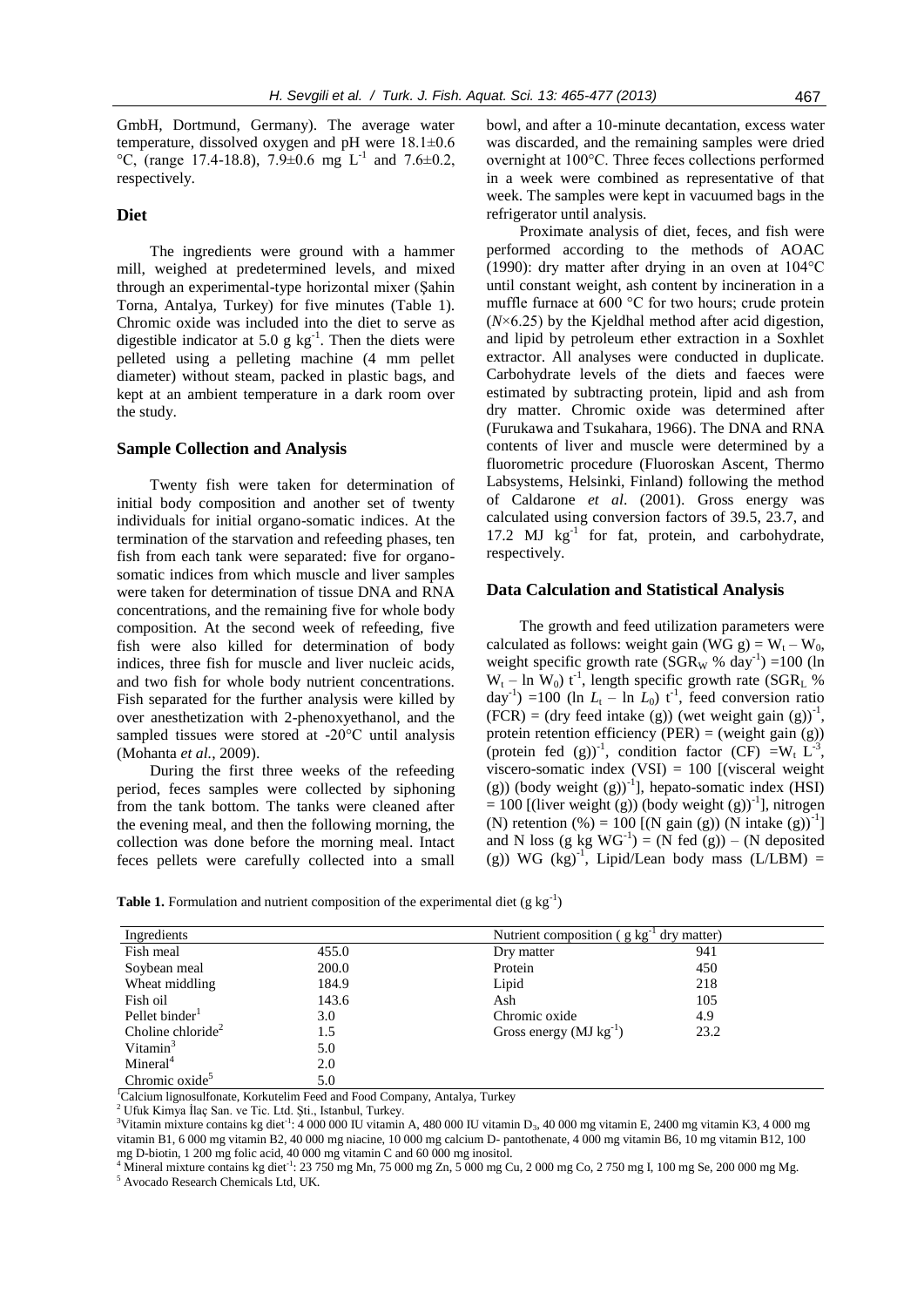(whole body lipid (g)) [(whole body protein  $(g)$ ) + (whole body ash  $(g)$ )]<sup>-1</sup>, where  $W_t$  (g) is fish body weight at day t and  $W_0$  at day 0, t (days) is the duration of experiment, L is total fish length. Apparent digestibility coefficients (ADC) of experimental diets were estimated as follows:

ADC (dry matter %) =  $100-100$  [(Cr<sub>2</sub>O<sub>3Faeces</sub>)  $(Cr_2O_{3Food})^{-1}]$ 

ADC (nutrient %) =  $100-[100 (Cr<sub>2</sub>O<sub>3Food</sub>)$  $(Cr_2O_{3\text{Facces}})^{-1}]$  [(Nutrient<sub>Faeces</sub>) (Nutrient<sub>Food</sub>)<sup>-1</sup>].

A statistical package JMP v.8.0 (SAS Institute Inc,Cary, NC, USA) for Windows was used for all statistical analyses. Normality and homogeneity were checked by Shapiro-Wilk W Test and Bartlett's test, respectively. All percentage values were arcsine transformed before analysis of variance (ANOVA). During the study, all fish in one tank of the control group died because of water supply failure; thus, the control was assessed as two replicates in statistical analysis. One-way ANOVA was employed to reveal the effects of treatments on the criteria selected. Tukey's *post hoc* test was used to discriminate differences between the treatments. Feed intake, FCR,

 $SGR_W$  and  $SGR_L$  during the realimentation period were analyzed with analysis of covariance (ANCOVA) using average body weight (or length in the case of  $SGR<sub>L</sub>$ ) at the fourth week as covariate. Biweekly feed intake and  $SGR_W$  were also analyzed with ANCOVA using the previous average weight as covariate. Prior to proceeding with the ANCOVA, the homogeneity of treatment slopes were verified by including an interaction term between the treatments and covariates at a significance level of  $P = 0.1$ (Engqvist, 2005). Growth trajectories of control and starved fish were compared by repeated measures of ANOVA. Starvation period was a between-subjects factor and repeated measures of *ln* body weight and length at different times was a within-subject factor (Álvarez and Nicieza, 2005).

## **Results**

At the end of the depletion phase, there was a progressive decline in body weight and WG with starvation lengths (Table 2). In terms of body length, there was also a significant depressive effect in fish starved for longer than two weeks. During the refeeding period, all the restricted groups except S1 showed significantly higher feed intake and  $SGR<sub>w</sub>$ 

**Table 2.** Growth and feed utilization performance of rainbow trout starved for up to 4 weeks and refed for 8 weeks

| $\mathsf{C}$<br>S <sub>2</sub><br>S <sub>3</sub><br><b>S4</b><br>S <sub>1</sub><br>Variables                                                                               |  |
|----------------------------------------------------------------------------------------------------------------------------------------------------------------------------|--|
|                                                                                                                                                                            |  |
| Weight $(g)$                                                                                                                                                               |  |
| $53.85 \pm 1.89$<br>$55.11 \pm 0.51$<br>54.40±1.05<br>Initial<br>$53.92 \pm 0.43$<br>$53.64 \pm 0.23$                                                                      |  |
| $68.54\pm0.15^b$<br>52.44 $\pm$ 0.73 <sup>d</sup><br>$81.35 \pm 2.59^{\mathrm{a}}$<br>$60.24 \pm 0.29$ <sup>c</sup><br>$46.64 \pm 1.68$ <sup>e</sup><br>Week 4             |  |
| $171.47 \pm 3.75^{ab}$<br>$170.29 \pm 4.93^{ab}$<br>$151.42\pm1.98^b$<br>$147.22 \pm 9.22^b$<br>$193.76 \pm 4.65^{\text{a}}$<br>Week 12                                    |  |
| Weight gain (g)                                                                                                                                                            |  |
| $14.62 \pm 0.27$ <sup>b</sup><br>$27.50 \pm 0.70^{\circ}$<br>$5.13 \pm 0.75$ <sup>c</sup><br>$-0.74 \pm 0.08$ <sup>d</sup><br>$-7.20 \pm 1.71$ <sup>e</sup><br>Initial     |  |
| $112.40 \pm 2.06$<br>$102.94\pm3.68$<br>$110.05 \pm 5.20$<br>98.98±1.27<br>$100.58 \pm 7.62$<br>Week 4-12                                                                  |  |
| $98.24 \pm 1.29$ <sup>bc</sup><br>$117.56 \pm 3.57$ <sup>ab</sup><br>$115.18\pm4.45$ <sup>abc</sup><br>$139.91 \pm 2.76^a$<br>$93.37 \pm 8.80$ <sup>c</sup><br>Week $0-12$ |  |
| Length (cm)                                                                                                                                                                |  |
| Initial<br>$15.52 \pm 0.18$<br>$15.53 \pm 0.04$<br>$15.64\pm0.05$<br>$15.46 \pm 0.07$<br>$15.52 \pm 0.08$                                                                  |  |
| $16.65 \pm 0.05^{ab}$<br>$16.52 \pm 0.11^b$<br>$17.27 \pm 0.04^a$<br>$15.56 \pm 0.16$ <sup>c</sup><br>$15.48 \pm 0.20$ <sup>c</sup><br>Week 4                              |  |
| $22.30\pm0.17^{ab}$<br>$21.89\pm0.41^{ab}$<br>$21.05 \pm 0.19^b$<br>$21.13\pm0.35^{b}$<br>$23.12 \pm 0.28$ <sup>a</sup><br>Week 12                                         |  |
| Feed intake (% body weight $day^{-1}$ )                                                                                                                                    |  |
| $1.23 \pm 0.03^b$<br>$1.54 \pm 0.04^a$<br>$0.82 \pm 0.03$ <sup>c</sup><br>$0.44 \pm 0.01$ <sup>d</sup><br>$0.00 \pm 0.00^e$<br>Week $0-4$                                  |  |
| $1.64 \pm 0.02^b$<br>$1.42 \pm 0.02$ <sup>c</sup><br>$1.50 \pm 0.03$ <sup>c</sup><br>$1.80 \pm 0.03^{\text{a}}$<br>Week $4-12*$<br>$1.77 \pm 0.02^{\text{a}}$              |  |
| $1.28 \pm 0.01^{ab}$<br>$1.25 \pm 0.02^b$<br>$1.26 \pm 0.02^{ab}$<br>$1.33 \pm 0.011^a$<br>$1.15 \pm 0.01$ <sup>c</sup><br>Week $0-12$                                     |  |
| <b>FCR</b>                                                                                                                                                                 |  |
| Week $4-12*$<br>$0.97 \pm 0.02$<br>$0.97 \pm 0.03$<br>$0.97 \pm 0.02$<br>$0.96 \pm 0.03$<br>$1.02 \pm 0.02$                                                                |  |
| Week 0-12<br>$0.99 \pm 0.01$<br>$1.03 \pm 0.02$<br>$1.03 \pm 0.03$<br>$1.10 \pm 0.02$<br>$1.06 \pm 0.05$                                                                   |  |
| $SGR_W$ (% day <sup>-1</sup> )                                                                                                                                             |  |
| $1.85 \pm 0.06^b$<br>$1.89 \pm 0.01^b$<br>$1.55 \pm 0.01$ <sup>c</sup><br>$2.05 \pm 0.06^a$<br>Week $4-12*$<br>$1.64 \pm 0.04$ <sup>c</sup>                                |  |
| $1.38 \pm 0.02^{ab}$<br>$1.34 \pm 0.02^b$<br>$1.52 \pm 0.01^a$<br>$1.24 \pm 0.01 h^c$<br>$1.18 \pm 0.05$ <sup>c</sup><br>SBO 0-12                                          |  |
| $SGR_L$ (% day <sup>-1</sup> )                                                                                                                                             |  |
| $4 - 12*$<br>$0.52 \pm 0.02$<br>$0.52 \pm 0.01$<br>$0.50 \pm 0.02$<br>$0.54 \pm 0.03$<br>$0.56 \pm 0.01$                                                                   |  |
| $0.43 \pm 0.01^{ab}$<br>$0.37 \pm 0.01^{\rm b}$<br>$0.40 \pm 0.02^{ab}$<br>$0.37 \pm 0.02^b$<br>$0.47 \pm 0.00^a$<br>$0-12$                                                |  |
| <b>PER</b>                                                                                                                                                                 |  |
| $2.28 \pm 0.07$<br>$4 - 12$<br>$2.29 \pm 0.05$<br>$2.28 \pm 0.04$<br>$2.31 \pm 0.06$<br>$2.19 \pm 0.04$                                                                    |  |
| $2.24 \pm 0.04$<br>$2.11 \pm 0.11$<br>$0 - 12$<br>$2.14\pm0.03$<br>$2.15 \pm 0.06$<br>$2.02\pm0.03$                                                                        |  |
| N utilization                                                                                                                                                              |  |
| $35.32 \pm 2.96$<br>$32.83 \pm 1.75$<br>$32.61 \pm 2.18$<br>$29.58 \pm 0.93$<br>29.37±2.52<br>N retention $(\%)$                                                           |  |
| N loss (g kg $WG^{-1}$ )<br>$46.19 \pm 2.84$<br>$50.18 \pm 1.93$<br>$50.30 \pm 2.84$<br>$55.76 \pm 1.01$<br>54.05±4.61                                                     |  |

\*Values were tested by ANCOVA using previous body length as covariate and the observed values are given to prevent confusion. Values with different superscripts in the same row are significantly different (P<0.05). Data are mean  $\pm$  SE.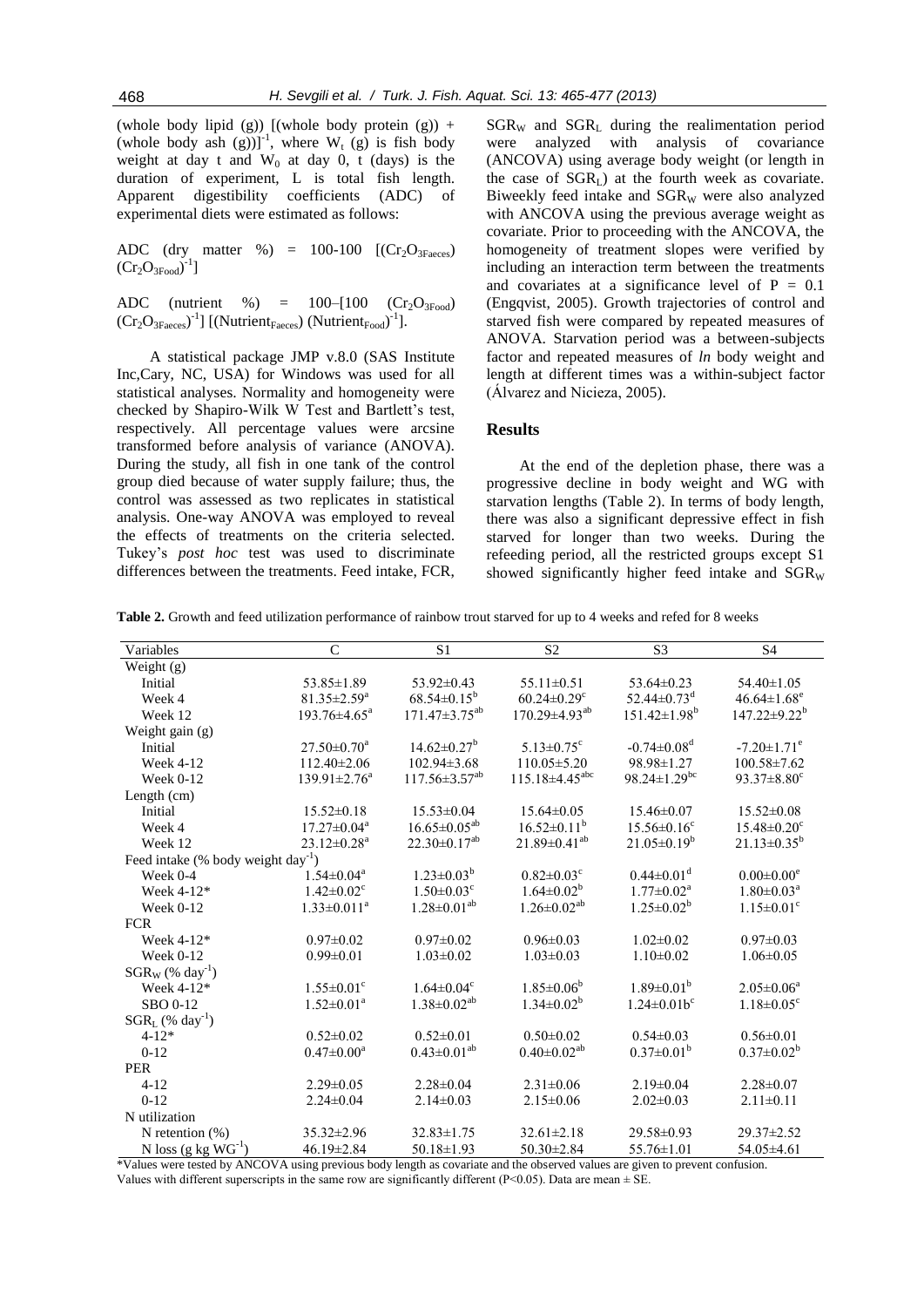than C (Table 2). As far as the whole refeeding period is concerned, feed intake of all treatment groups except S1 was significantly higher than the control (Figure 1). A similar trend but with a little bit obscurity was observed in  $SGR_W$  values during refeeding periods, generally being higher for S2, S3, and S4 than for S1 and C (Figure 2). In terms of structural growth, there was only numerical increment in SGR<sub>L</sub> in the starved fish compared with C. There were also no significant effects of starvation periods on the following FCR, PER, and N utilization values. Briefly, fish subjected to starvation up to two weeks caught up with the control fish in terms of body mass and length even though CG response of S1 was invisible by ANCOVA. The repeated measures of ANOVA revealed that time  $\times$  treatment interaction was significant only for body mass, but not for length (Table 3).

Whole body moisture increased with the starvation lengths and became significantly higher in S4 than in C (Table 4). However, there was a continuing oscillation in the moisture concentrations during the realimentation phase, being significantly higher in S2, S3 and S4 than in C and S1 at the second week of refeeding, and a replenishment in S2 and S3, but not in S4, at the end of the experiment. While whole body protein levels of fish were significantly altered by starvation lengths at the end of starvation and the second week of refeeding, they were comparable among the treatments at the end of the experiment. Starvation periods linearly decreased whole body lipid level, but only S4 was significantly lower than C at the end of the starvation phase. Body lipid of S3 and S4 were significantly less than C at the second week of the realimentation period, but this difference disappeared at the end of the experiment



**Figure 1.** Changes of feed intake of rainbow trout previously starved for 1 to 4 weeks during refeeding period. Different letters in the same duration indicates significant differences ( $P < 0.05$ ). Data are mean  $\pm$ SE.



**Figure 2.** Changes of SGR<sub>W</sub> of rainbow trout previously starved for 1 to 4 weeks during refeeding period. Different letters in the same duration indicates significant differences ( $P<0.05$ ). Data are mean  $\pm$  SE.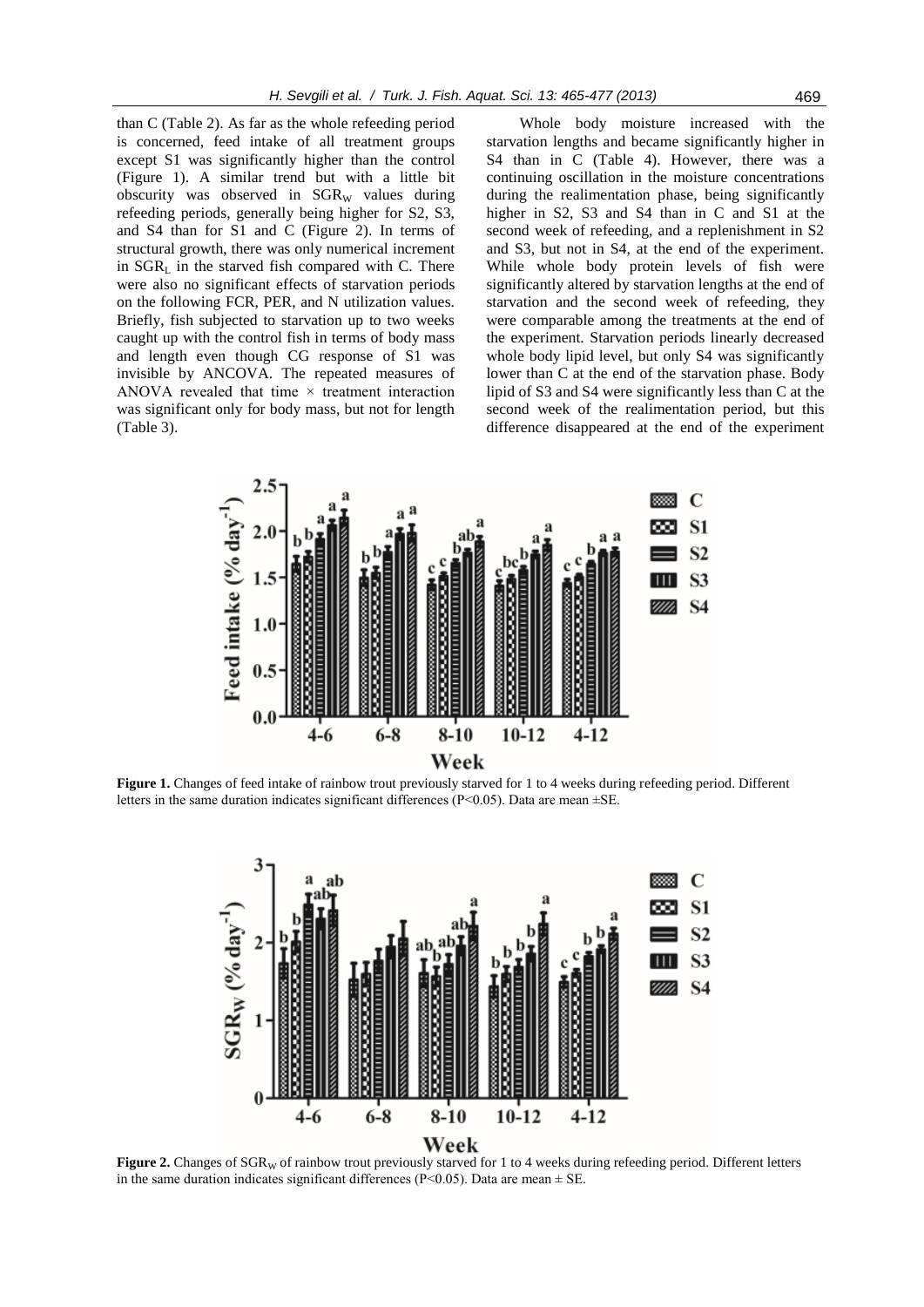| Variables | Source of variation             | Degree of freedom | F value | D      |
|-----------|---------------------------------|-------------------|---------|--------|
|           | Starvation length               |                   | 33.21   | 0.0001 |
|           | Time                            | 4                 | 3817    | 0.0001 |
| Weight    | Time $\times$ Starvation length | 16                | 9.523   | 0.0001 |
|           | Error                           | 36                |         |        |
|           | Starvation length               | 4                 | 25.57   | 0.0001 |
| Length    | Time                            |                   | 1758    | 0.0001 |
|           | Time $\times$ Starvation length | 8                 | 1.007   | 0.4646 |
|           | Error                           | 18                |         |        |

**Table 3.** Results of repeated measures of ANOVA test for starvation length (week 0-3) and time (week 3-12) on body weight and length of rainbow trout

**Table 4.** Whole body composition of rainbow trout starved up to 4 weeks and then refed for 8 weeks (%)

|          | C                                                                                                                                                       | S <sub>1</sub>              | S <sub>2</sub>            | S <sub>3</sub>            | S <sub>4</sub>               |
|----------|---------------------------------------------------------------------------------------------------------------------------------------------------------|-----------------------------|---------------------------|---------------------------|------------------------------|
| Moisture | Initial $(68.4)$                                                                                                                                        |                             |                           |                           |                              |
| Week 4   | $68.0 \pm 0.2^b$                                                                                                                                        | $67.9 \pm 0.3^b$            | $69.6 \pm 0.8^{ab}$       | $70.0 \pm 0.9^{ab}$       | $72.1 \pm 0.3^{\text{a}}$    |
| Week 6   | $67.2 \pm 0.0^b$                                                                                                                                        | $67.9 \pm 0.3^b$            | $69.8 \pm 0.2^{\text{a}}$ | $70.0 \pm 0.5^{\text{a}}$ | $71.4 \pm 0.5^{\text{a}}$    |
| Week 12  | $66.2 \pm 0.3^{b}$                                                                                                                                      | 66.1 $\pm$ 0.2 <sup>b</sup> | $65.8 \pm 0.6^b$          | $67.1 \pm 0.3^{ab}$       | $68.1 \pm 0.3^{\text{a}}$    |
| Protein  | Initial $(16.4)$                                                                                                                                        |                             |                           |                           |                              |
| Week 4   | $14.1 \pm 0.3^b$                                                                                                                                        | $15.3 \pm 0.2^{\text{a}}$   | $14.8 \pm 0.4^{ab}$       | $14.7 \pm 0.1^{ab}$       | $14.5 \pm 0.1^{ab}$          |
| Week 6   | $15.0 \pm 0.0^a$                                                                                                                                        | $14.5 \pm 0.1^{ab}$         | $13.8 \pm 0.0^{\rm bc}$   | $14.1 \pm 0.3^{bc}$       | $13.7 \pm 0.2$ <sup>c</sup>  |
| Week 12  | $15.9 \pm 0.8$                                                                                                                                          | $15.7 \pm 0.5$              | $15.6 \pm 0.5$            | $15.3 \pm 0.3$            | $14.8 \pm 0.2$               |
| Lipid    | Initial $(11.8)$                                                                                                                                        |                             |                           |                           |                              |
| Week 4   | $13.9 \pm 0.2^{\text{a}}$                                                                                                                               | $12.8 \pm 0.4^{\text{a}}$   | $11.6 \pm 0.5^{ab}$       | $11.1 \pm 0.9^{ab}$       | $9.2 \pm 0.4^b$              |
| Week 6   | $14.1 \pm 0.4^{\text{a}}$                                                                                                                               | $14.1 \pm 0.3^{\text{a}}$   | $12.4 \pm 0.2^{ab}$       | $11.8 \pm 0.7^b$          | $10.8 \pm 0.4^b$             |
| Week 12  | $15.0 \pm 0.1^{ab}$                                                                                                                                     | $15.1 \pm 0.2^{ab}$         | $15.5 \pm 0.4^{\text{a}}$ | $14.4 \pm 0.4^{ab}$       | $13.8 \pm 0.1^b$             |
| Ash      | Initial $(2.4)$                                                                                                                                         |                             |                           |                           |                              |
| Week 4   | $2.3 \pm 0.0^b$                                                                                                                                         | $2.6 \pm 0.0^a$             | $2.6 \pm 0.0^a$           | $2.7 \pm 0.1^{\circ}$     | $2.7 \pm 0.0^a$              |
| Week 6   | $2.2 \pm 0.1$                                                                                                                                           | $2.2 \pm 0.0$               | $2.2 \pm 0.0$             | $22.3 \pm 0.0$            | $2.3 \pm 0.1$                |
| Week 12  | $2.3 \pm 0.2$                                                                                                                                           | $2.2 \pm 0.0$               | $2.2 \pm 0.0$             | $2.3 \pm 0.1$             | $2.1 \pm 0.1$                |
| L/LBM    | Initial $(0.62)$                                                                                                                                        |                             |                           |                           |                              |
| Week 4   | $0.84 \pm 0.02^{\text{a}}$                                                                                                                              | $0.71 \pm 0.02^{ab}$        | $0.66 \pm 0.03 b^c$       | $0.64 \pm 0.05 b^c$       | $0.53 \pm 0.02$ <sup>c</sup> |
| Week 6   | $0.82 \pm 0.02^{ab}$                                                                                                                                    | $0.85 \pm 0.02^a$           | $0.78 \pm 0.01^{ab}$      | $0.72 \pm 0.05^{ab}$      | $0.68 \pm 0.03^b$            |
| Week 12  | $0.82 \pm 0.02$<br>$U_{\rm{eff}}$ . The contribution of the contribution of the contract of the contribution of $\Gamma$ . The contribution of $\Gamma$ | $0.85 \pm 0.03$             | $0.87 \pm 0.02$           | $0.82 \pm 0.03$           | $0.81 \pm 0.01$              |

Values with different superscripts in the same row are significantly different  $(P<0.05)$ . Data are mean±SE.

when the only significant difference was recorded between S2 and S4. Whole body ash contents were significantly increased with starvation but they were recovered at the termination of the experiment (Table 4). There was a progressive drop in L/LBM ratio with increasing starvation, and all starvation groups except S1 were significantly different from C. At the second week of refeeding the only significant difference was detectable between S1 and S4. However, a complete restoration in L/LBM ratio occurred at the end of the experiment.

Muscle RNA/DNA ratio was significantly reduced in S3 and S4 compared with C (Table 5). After two weeks of refeeding, previously starved fish exhibited numerically higher RNA/DNA ratio than C, but only S4 was significantly higher than C. However, at the end of the experiment, there was no significant difference among the treatments. There were strong relationships between muscle RNA/DNA ratio and  $SGR_W$  during the respective periods, especially when growth was highly manipulated (eg. starvation and early period of refeeding). However, the relationship faded with the fall of CG response toward the end of

the study. The liver nucleic acid ratio was significantly lower in S2, S3, and S4 relative to C after starvation, but an opposite trend was observed during the early period of refeeding. During the refeeding period, no change in liver RNA/DNA ratio was recorded among the treatments. The correlation of  $SGR_W$  with liver nucleic acids ratio was strong in depletion phase, while it was much weaker during the refeeding period, and there was no relation at the end of the study.

Dry matter digestibility showed significantly lower values for S2, S3, and S4 than for C and S1 at the first week of refeeding, an increase at the second week despite still being lower for S4 than for C, and eventually a complete restoration at the third week (Table 6). A similar trend was seen in ADCs for lipid and energy among the treatments. However, neither protein nor ash digestibility was significantly affected by the treatments.

Organ indices of fish were highly affected by the starvation (Figure 3). Starvation groups except S1 significantly reduced CF values. Likewise, there was a strong reducing effect of starvation including S1 on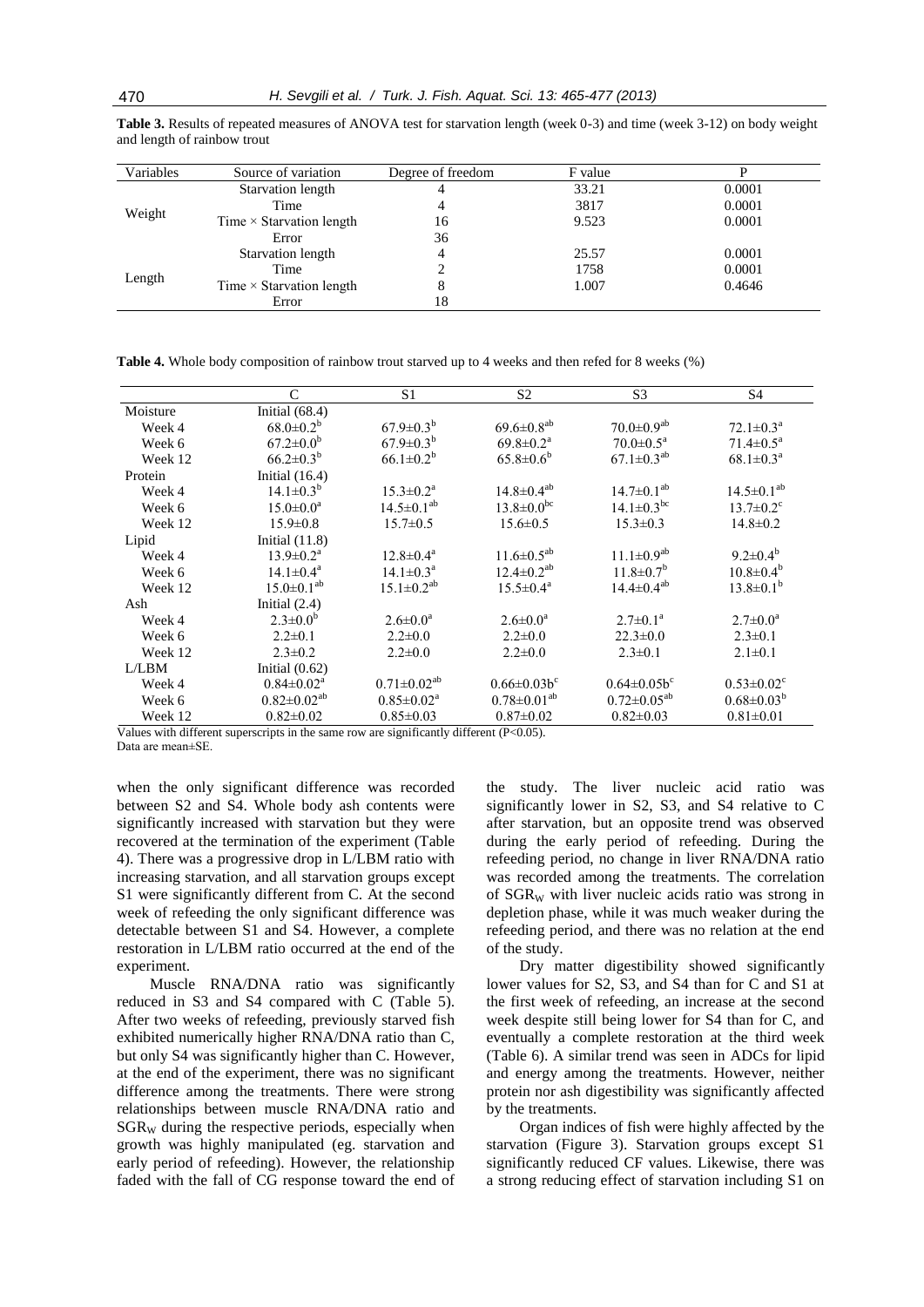**Table 5.** Effect of various starvation periods on muscle and liver RAN/DNA ratios and their relationship with the corresponding SGR<sub>W</sub>

|        | C                             | S1                           | S <sub>2</sub>          | S3                          | S4                           | Linear relationship with the corresponding<br>$SGR_{W}$ |       |          |
|--------|-------------------------------|------------------------------|-------------------------|-----------------------------|------------------------------|---------------------------------------------------------|-------|----------|
|        |                               |                              |                         |                             |                              | Equation                                                | $R^2$ | P value  |
| Muscle |                               |                              |                         |                             |                              |                                                         |       |          |
| Week 4 | $4.11 \pm 0.35^{\text{a}}$    | $3.68 \pm 0.12^a$            | $3.11 \pm 0.34^{ab}$    | $2.50\pm0.14$ <sup>bc</sup> | $1.56 \pm 0.06$ <sup>c</sup> | $SGR_{W(0-4)} = -1.55 + 0.65$ R/D                       | 0.81  | < 0.0001 |
|        | Week 6 $4.24 \pm 0.10^6$      | $4.55 \pm 0.23^b$            | $4.68 \pm 0.03^{ab}$    | $4.84 \pm 0.07^{ab}$        | 5.16 $\pm$ 0.04 <sup>a</sup> | $SGR_{W(4-6)} = -2.08 + 0.90$ R/D                       | 0.83  | < 0.0001 |
|        | Week $12 \quad 3.84 \pm 0.30$ | $4.12\pm0.28$                | $4.14\pm0.18$           | $4.30\pm0.11$               | $4.82\pm0.18$                | $SGR_{(W)4-12}=0.71+0.22$ R/D                           | 0.37  | < 0.05   |
| Liver  |                               |                              |                         |                             |                              |                                                         |       |          |
|        | Week 4 $3.99 \pm 0.10^a$      | $3.80 \pm 0.06^{\circ}$      | $3.02 \pm 0.05^{\circ}$ | $2.92 \pm 0.07^b$           | $2.05 \pm 0.01$ <sup>c</sup> | $SGR_{(W)0.4} = -2.49 + 0.92$ R/D                       | 0.89  | < 0.0001 |
|        | Week 6 $4.07\pm0.05^{\circ}$  | $3.96 \pm 0.03$ <sup>c</sup> | $4.48 \pm 0.02^b$       | $4.53 \pm 0.06^{ab}$        | $4.78 \pm 0.10^a$            | $SGR_{(W)4-6} = -1.47+0.84$ R/D                         | 0.57  | < 0.05   |
|        | Week $12 \quad 4.05 \pm 0.09$ | $4.09\pm0.11$                | $4.18\pm0.13$           | $4.07\pm0.03$               | $4.14\pm0.11$                | $SGR_{(W)4-12} = 1.81 + 0.002R/D$                       | 0.01  | >0.05    |

Values with different superscripts in the same row are significantly different (P<0.05). Data are mean  $\pm$ SE. R/D is RNA/DNA ratio.

**Table 6.** Effect of starvation on nutrient digestibility coefficients (%) during the first three weeks of refeeding period

|                               | C                             | S1                                                                 | S <sub>2</sub>                 | S <sub>3</sub>                 | S4                             |
|-------------------------------|-------------------------------|--------------------------------------------------------------------|--------------------------------|--------------------------------|--------------------------------|
| Dry matter                    |                               |                                                                    |                                |                                |                                |
| Week 1                        | $77.93 \pm 0.95^{\text{a}}$   | $76.59 \pm 0.35^{\text{a}}$                                        | $74.45 \pm 0.37^b$             | $73.45\pm0.26^b$               | $72.84 \pm 0.18^b$             |
| Week 2                        | $80.46 \pm 0.74$ <sup>a</sup> | $78.84 \pm 0.23$ <sup>ab</sup>                                     | $78.43 \pm 1.00^{ab}$          | $76.26 \pm 0.20$ <sup>ab</sup> | $75.70 \pm 1.29^b$             |
| Week 3                        | 79.57±0.07                    | $77.93 \pm 0.41$                                                   | 77.58 ± 0.94                   | $79.03 \pm 0.48$               | $77.97\pm0.22$                 |
| Protein                       |                               |                                                                    |                                |                                |                                |
| Week 1                        | $92.34 \pm 0.42$              | $92.33 \pm 0.21$                                                   | $91.72 \pm 0.14$               | $91.47\pm0.27$                 | $91.32\pm0.20$                 |
| Week 2                        | $92.83 \pm 0.38$              | $92.57 \pm 0.24$                                                   | $92.68 \pm 0.40$               | $91.90 \pm 0.04$               | $91.53 \pm 0.62$               |
| Week 3                        | $92.52 \pm 0.08$              | $92.11 \pm 0.22$                                                   | $92.21 \pm 0.28$               | $92.62 \pm 0.21$               | $92.12 \pm 0.13$               |
| Lipid                         |                               |                                                                    |                                |                                |                                |
| Week 1                        | $96.47 \pm 0.56^{\text{a}}$   | $95.72 \pm 0.65^a$                                                 | 95.12 $\pm$ 0.35 <sup>ab</sup> | $92.87 \pm 0.43 b^c$           | 91.22 $\pm$ 0.55 $\textdegree$ |
| Week 2                        | $96.50 \pm 0.12^{\text{a}}$   | 94.38 $\pm$ 0.46 <sup>b</sup>                                      | 94.38 $\pm$ 0.03 <sup>b</sup>  | $92.41 \pm 0.23 b^c$           | 91.98 $\pm$ 0.88 $\textdegree$ |
| Week 3                        | $97.54\pm0.26$                | $96.88 \pm 0.47$                                                   | $96.81 \pm 0.19$               | $97.10 \pm 0.28$               | $96.56 \pm 0.08$               |
| Ash                           |                               |                                                                    |                                |                                |                                |
| Week 1                        | $45.43\pm3.87$                | $44.53 \pm 1.79$                                                   | $41.63 \pm 0.87$               | $42.47\pm0.53$                 | $40.37 \pm 1.67$               |
| Week 2                        | $52.77 \pm 1.64$              | $51.42 \pm 1.99$                                                   | $52.12 \pm 1.88$               | $50.55 \pm 0.33$               | $48.48 \pm 3.05$               |
| Week 3                        | $53.59 \pm 0.52$              | $50.38 \pm 2.20$                                                   | $49.38 \pm 1.84$               | 55.08 ± 0.59                   | $51.15 \pm 0.59$               |
| Energy                        |                               |                                                                    |                                |                                |                                |
| Week 1                        | $86.17 \pm 0.33$ <sup>a</sup> | $85.07\pm0.24$ <sup>a</sup>                                        | $83.50\pm0.18^{b}$             | $82.17\pm0.14^c$               | $81.53 \pm 0.30$ <sup>c</sup>  |
| Week 2                        | $87.55 \pm 0.49^{\mathrm{a}}$ | $85.96 \pm 0.29$ <sup>ab</sup>                                     | $85.60\pm0.65^{ab}$            | $83.59 \pm 0.13^b$             | $83.21 \pm 0.97^b$             |
| Week 3<br><b>x</b> <i>x</i> 1 | $86.98 \pm 0.07$              | $85.82\pm0.12$<br>$\sim$ $\sim$ $\sim$ $\sim$ $\sim$ $\sim$ $\sim$ | $85.63\pm0.57$                 | $86.37 \pm 0.43$               | $85.72\pm0.14$                 |

Values with different superscripts in the same row are significantly different (P<0.05). Data are mean±SE.

HSI, VSI and PSI. However, all organ indices of previously starved fish were rapidly increased to the level of the control group within two weeks of full feeding and remained unchanged until the termination of the study.

## **Discussion**

In the present study, weights of S1, S2, S3, and S4 at the end of depletion phase were 84.3%, 74.1%, 64.5%, and 57.3% of the control, respectively. Extending starvation lengths induced an increasing feed intake and  $SGR_W$  during the refeeding period, but only fish on S1 and S2, despite being numerically lower, were able to catch up with the control at the end of satiation feeding. Starvation for longer than two weeks resulted in a partial compensation. These results are contradictory with some of the earlier studies in rainbow trout, reporting that much more severe starvation and refeeding cycles resulted in a

weight catch-up (Dobson and Holmes, 1984; Quinton and Blake, 1990; Blake *et al.*, 2006). The reason for this discrepancy between the reported literature and ours is highly likely because of high summer temperature, considering that a more pronounced CG response in starved-recovering trout during June and October compared with remaining of the year was attributed to a more favorable water temperature (11- 16°C *versus* 3-11°C) (Dobson and Holmes, 1984). Moreover, under optimal temperature (15°C), Nikki *et al.* (2004) observed a catch-up in rainbow trout subjected to fixed starvation (2, 4, 8, and 14 days) and variable refeeding periods during an 80-day trial, being partly in disagreement with our observations. Although rainbow trout is one of the mostly studied species, the reports in the literature are inconsistent with each other, and there are also no fixed schedules of restriction or starvation and subsequent refeeding to elicit CG as a management tool in practice. For instance, Kindschi (1988) (who maintained rainbow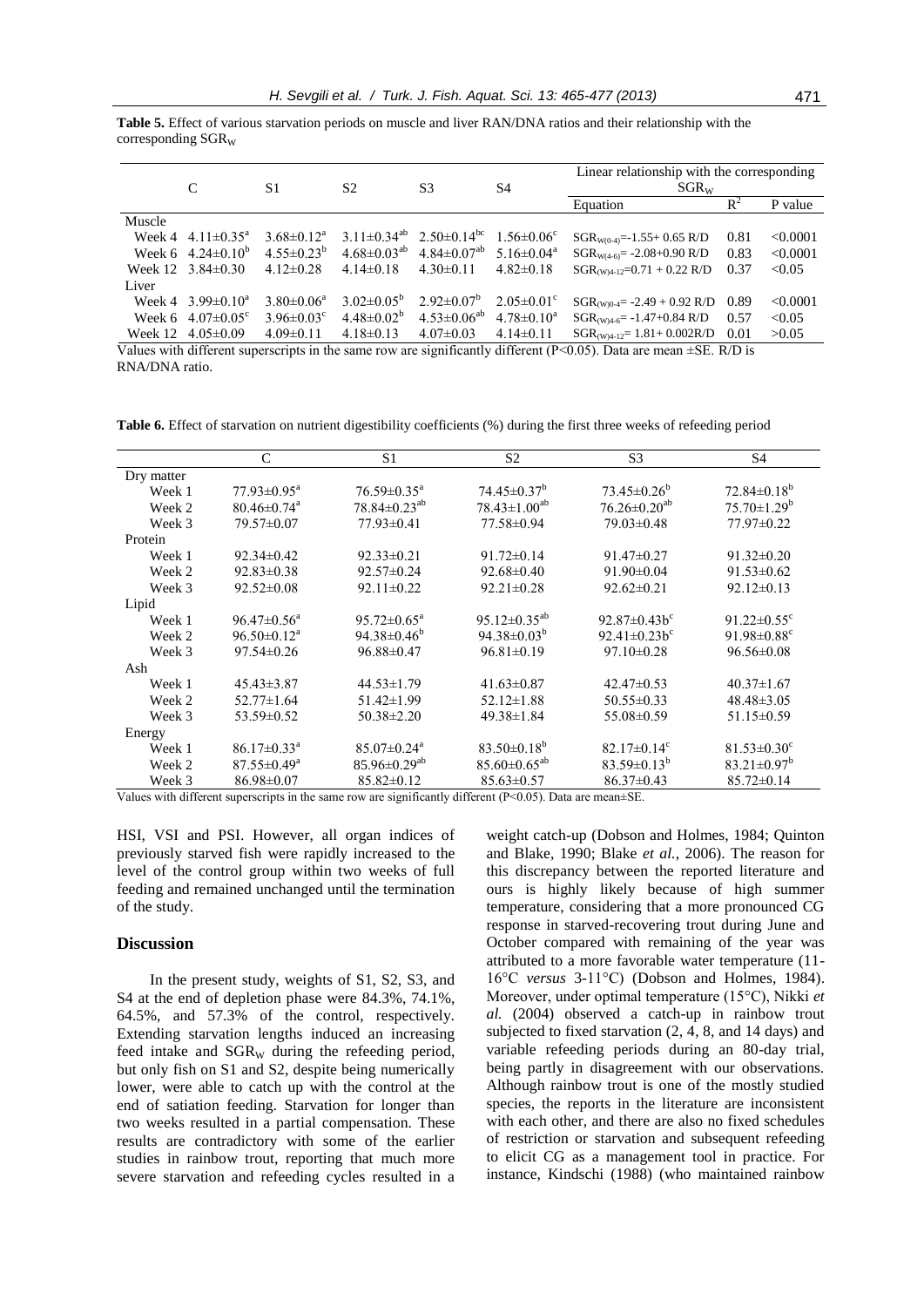

**Figure 3.** Effects of various starvation periods and subsequent refeeding on organ indices (%) of rainbow trout. Different letters in the same week denote that values are significantly different (P<0.05).

trout on four days of starvation and 3 days of feeding or four weeks of starvation and four weeks of feeding at 12°C) and Farbridge *et al*. (1992) (who fed the fish with restricted schedules for 42 days and then fed them during the following 56 days at 13°C) observed a CG reaction resulting in an incomplete recovery. The intermittent feeding of rainbow trout at 8.5°C by employing starvation for one or two days and refeeding during remaining week days resulted in a lower growth performance than unrestricted control (Okumus and Bascinar, 2001), whereas the analogue treatments yielded a similar growth rate to the control fish at 17.3 and 11.2°C (Başçınar *et al.*, 2008) and (Guzel and Arvas, 2011), respectively.

Our observations are consistent with previous studies reporting hyperphagia as the main mechanism of CG in fish (Bull and Metcalfe, 1997; Hayward *et al.*, 1997; Ali *et al.*, 2003; Eroldoğan *et al.*, 2006; Bavčević *et al.*, 2010), but contradictory with those addressing better FCR with or without appetite increase is a contributing factor to CG (Dobson and Holmes, 1984; Miglavs and Jobling, 1989; Quinton and Blake, 1990; Boujard *et al.*, 2000; Qian *et al.*, 2000; Blake *et al.*, 2006; Xiao *et al.*, 2012). Considering that feed consumption was the main growth determinant in the present experiment, there should be a similarity between the recovered groups and the control. Indeed, overall feed intake rates of S1 and S2 were similar to C but S3 and S4 lagged behind the control. A somewhat short refeeding period could also be a factor in the incomplete catch-up growth in S3 and S4 in the present study since feed intake of these groups were still higher than C during weeks 10-12. Starvation and following refeeding applications did significantly affect neither the PER or N utilization in this study, being inconsistent with findings of Qian *et al*. (2000), who observed better protein utilization in starved-refed gibel carp (*Carassius auratus gibelio*).

Álvarez and Nicieza (2005) suggested that after a period of depletion phase, CG occur selectively in body mass but not in structure (length), and once the body mass reaches the target, there would be no compensation at all. In other words, there will be no true catch-up growth as long as structural loss is not recovered (Nicieza and Álvarez, 2009) since muscle growth in fish must be matched with structural components including bone and cartilage (Mommsen, 2001). In the present experiment, we tested if weight and structural compensations were accompanied using the linear relationship between  $SGR_W$  and  $SGR_L$ during the refeeding period and did not find a linear relationship between  $SGR<sub>L</sub>$  and  $SGR<sub>W</sub>$  during weeks 4-12 ( $SGR_{W(4-12)} = 0.695 + 2.117 \times SGR_{L(4-12)}$ ; n = 14,  $R<sup>2</sup> = 0.153$ ,  $P = 0.177$ ). The final weight and length of S1 and S2 were similar to C according ANOVA, whilst repeated measures of ANOVA did verify the mass convergence, but not length. This clearly suggests that compensatory response in  $SGR<sub>w</sub>$  does not necessarily accompany  $SGR<sub>L</sub>$ , and in agreement with the observations of Álvarez and Nicieza (2005) and Bavčević *et al*. (2010), there is a regulation of allocation between investments in body mass and structure.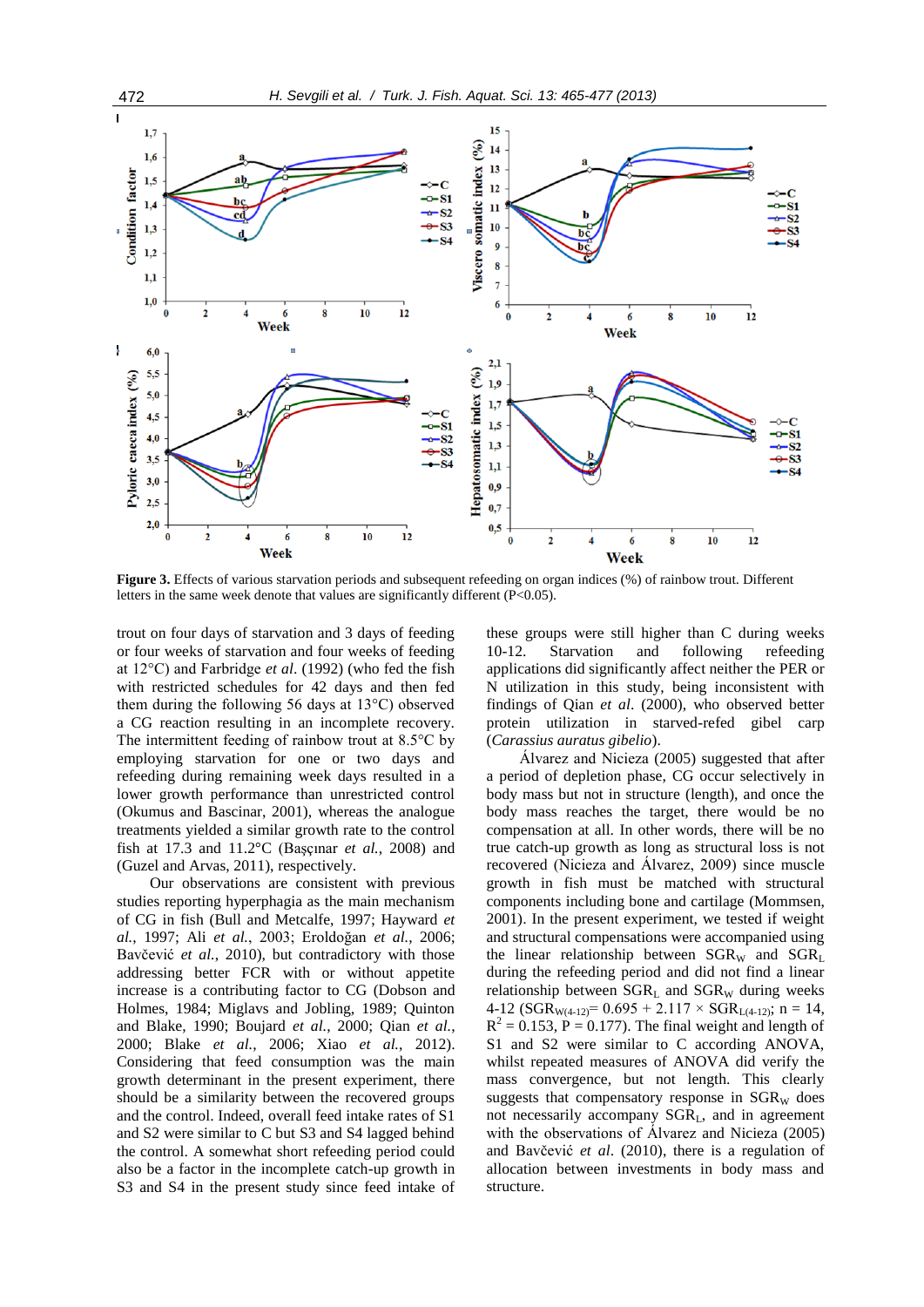Fish respond to food deprivation with a downregulation of metabolic rate to save energy and minimize the body mass loss (Cook *et al.*, 2000; O'Connor *et al.*, 2000; van Dijk *et al.*, 2002; Ali *et al.*, 2003). The most notable difference is observed in visceral organs, which are the main body parts in terms of maintenance energy requirement (Gaylord and Gatlin, 2000; Bélanger *et al.*, 2002; Ali *et al.*, 2003; Cho, 2005; Cho *et al.*, 2006; German *et al.*, 2010). That's why, upon commencement of starvation, the required energy for maintenance is met first with glycogen deposited in the liver and partly in white muscle, then with sequential mobilization of lipid depots in and around the liver and viscera and finally, muscle proteins (Black and Love, 1986; Cook *et al.*, 2000; Rios *et al.*, 2006). Accordingly a remarkable shrinkage occurs in organ sizes through either reduction in size or number of tissue cells (Bélanger *et al.*, 2002; Rios *et al.*, 2004; German *et al.*, 2010). Depending on the severity of starvation, digestive systems can significantly be degenerated and atrophied in animals (Wang *et al.*, 2006). Behavioral changes also take place during starvation, beginning with an increased activity of food searching, then a reduction in locomotor activity and adaptation with low activity and metabolism (Méndez and Wieser, 1993; van Dijk *et al.*, 2002). The results of the present study concerning the whole body changes are in harmony with studies reporting that moderate starvation causes tissue hydration, lipolysis, and increase in ash (Farbridge *et al.*, 1992; Cook *et al.*, 2000; Ali *et al.*, 2003; Peres *et al.*, 2011). However, there were variations in whole body moisture, protein, and lipid levels at the end of the first two weeks of refeeding, which could be related to differences of priority to be compensated and concomitant imbalances in body proximate compositions. Since protein levels were not affected by the starvation lengths, it appears that body lipid had priority for compensation. In Atlantic salmon (*Salmo salar*), a somewhat different allocation of resource has been observed by Johansen *et al*. (2001), who starved or restricted fish for six weeks and then refed them for sixteen weeks. While the starved Atlantic salmon first restored protein leading to further reduction of body lipid (which was the protein in our case), the restricted fish restored body lipid. The discrepancy between these findings and ours could be due to the difference in starvation lengths (one to four weeks *versus* six weeks). At the end of the experiment, all body nutrient components of previously starved fish, except moisture which was still lower in S4 than C, were restored to the control fish. The reason for the lower moisture of S4 may be the lower body size rather than an influence of starvation.

The L/LBM ratio has been suggested as an indicator of hyperphagia and concomitant growth acceleration in fish undergoing CG after starvation or dietary restriction (Jobling and Johansen, 1999;

Johansen *et al.*, 2001; Johansen *et al.*, 2002). According to this hypothesis (the lipostatic model), dietary restriction causes reduction in lipid reserves and thus L/LBM ratio (Jobling and Johansen, 1999; Johansen *et al.*, 2001) and after removal of restriction, the depleted fish show high food intake and accelerated growth as long as L/LBM ratio remains low compared with unrestricted individuals. In the present experiment, starvation periods longer than one week created a significant reduction in L/LBM ratio. Upon refeeding, a quick restoration of L/LBM ratio in the starved to the control level occurred, and at the end of the experiment, there were no longer differences among the experimental groups. Considering the change of L/LBM ratio at the end of the starvation phase and feed intake over the refeeding period, there first appears to be a harmony with the lipostatic hypothesis (Jobling and Johansen, 1999). However, a closer look at feeding rate,  $SGR<sub>w</sub>$ , and L/LBM ratio during the refeeding period reveals a contradiction with the lipostatic model. For instance, despite similar L/LBM ratios of the treatments at the end of the experiment, feed consumptions of S2, S3 and S4 in last two weeks of refeeding period were still higher than C. Moreover,  $SGR_W$  of S4 was still superior to the others. All these suggest that fish starved for more than one week still have the tendency of CG response, even with a comparable L/LBM ratio. A partial support to the lipostatic model in barramundi (*Lates calcarifer*) undergoing compensatory growth has also been documented by Boujard *et al*. (2000), Tian and Qin, (2003, 2004) and Peres *et al.* (2011). One possible explanation of the contradiction could be that lipostatic regulation in rainbow trout may be activated at only extremely elevated lipid concentrations as suggested for sablefish (*Anoplopoma fimbria*) (Sogard and Spencer, 2004).

Effects of starvation on nutrient digestibility coefficients during refeeding periods have been rarely addressed in fish. Existing studies by Wang *et al*. (2000) and Wang *et al*. (2005) in hybrid tilapia (*Oreochromis mossambicus*×*O. niloticus*) and by Tian and Qin (2004) in barramundi did not find a significant impact of starvation on the digestibility values during the refeeding period, being in disagreement with our results. Another finding consistent with ours to some degree was reported by Qian *et al*. (2000), who found that gibel carp starved for four weeks had significantly lower dry matter and energy digestibility than the control fish. On the other hand, cyclically fed black sea bream for one or two days and then refed in remaining week days showed an improved dry matter digestibility than those abundantly fed control (Xiao *et al*., 2012). Since Qian *et al*. (2000), Tian and Qin (2004), Wang *et al*. (2000), Wang *et al*. (2005) and we collected the feces by siphoning, the collection method may not be considered as a contributing factor to the observed differences between studies. There seems to be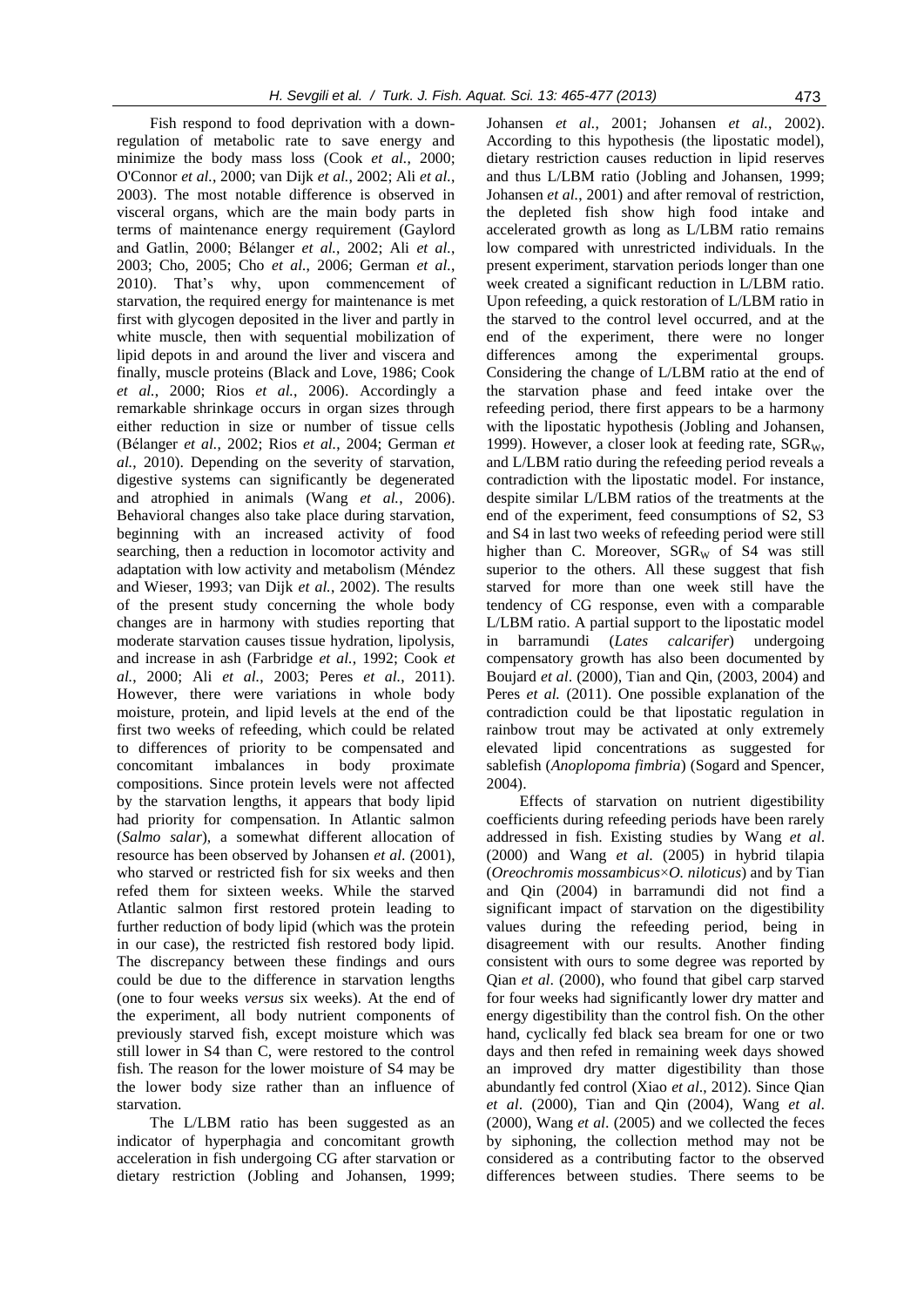another factor involved, such as species, size, starvation length, etc. In the present study, the severity of the starvation period appears to have played the major role. Indeed, as stated above, digestive organs of fish undergoing starvation are diminished in size, functions of enzyme activities, and nutrient abortion capacity (Gaylord and Gatlin, 2000; Rios *et al.*, 2004; German *et al.*, 2010; Peres *et al.*, 2011). Therefore, there must be a restoration time for the effected organs upon refeeding (Ali *et al.*, 2001; Johansen *et al.*, 2001). Changes of body condition and organ indices in the present experiment are consistent with the literature cited above. It is noteworthy that the CF, VSI, HSI and PCI were drastically reduced with the starvation periods, but quickly recovered after two weeks of refeeding, interestingly coinciding with the amelioration of ADCs for dry matter, lipid, and energy. Our results suggest that regardless of starvation length, rainbow trout have the ability to restore organ sizes within as early as two weeks after full feeding, but the restoration of nutrient ADCs appears to be dependent on the severity of deprivation. However, an effect of possible change of gut microbiota during the deprivation phase on the following nutrient ADCs in the present experiment warrants further exploration because a substantial change in intestinal microbial flora in quantity and species diversity has been observed in starving Syrian hamsters by Sonoyama *et al*. (2009).

In the present experiment, muscle and liver RNA/DNA ratios were highly responsive to the severity of starvation lengths and there was a descending trend in both tissue samples with the magnitude of starvation at the end of the depletion phase. Also, we found a highly significant correlation between tissue RNA/DNA ratios and  $SGR_W$  during the starvation period, which is consistent with the published observations (McMillan and Houlihan, 1989; Miglavs and Jobling, 1989; Ali *et al.*, 2003; Tripathi and Verma, 2003). During the first two weeks of the refeeding period, muscle RNA/DNA ratio of starvation groups were higher than the control, but only significant in S4. The nucleic acid ratios of the treatments were highly correlated with  $SGR_W$  in the same period. In this phase, liver RNA/DNA ratio appeared to be more affected by previous starvation periods, being significantly higher in S2, S3 and S4 than S1 and C. However, liver nucleic acid ratios are more weakly associated with  $SGR<sub>w</sub>$  in that period when compared with the muscle RNA/DNA ratio. This may be more related with, upon refeeding, a requirement of rapid tissue replenishments of organs that are seriously atrophied because of starvation (Farbridge *et al.*, 1992; Rueda *et al.*, 1998; Gaylord and Gatlin, 2000). This issue is particularly important for starved fish to provide increased capacity of digestion of the excessive amount of nutrient intake through the hyperphagic response. At the end of the experiment, the nucleic acid ratios in the starved fish muscle were

numerically higher than the control, and a significant but weak relationship between RNA/DNA ratio and SGR<sup>W</sup> during refeeding was seen, suggesting a slowing of CG toward the end of the study. But it should be noted once again that there was still an increased appetite in S2, S3 and S4 and a superior SGR<sup>W</sup> in S4 during the last two weeks of the refeeding period. Thus, RNA/DNA ratio should be carefully considered when associated with growth rate, since it represents a simplistic estimation of protein synthesis and growth (Miglavs and Jobling, 1989). Our results suggest that muscle liver RNA/DNA ratios may only be a reliable indicator of growth when a recent growth depression or acceleration period is experienced by fish.

In conclusion, rainbow trout under summer conditions respond to various lengths of starvation sessions by decreasing body weight, length, body lipid, protein, organ sizes, and CF as well as muscle and liver RNA/DNA ratio. Upon refeeding, organ sizes and ADCs of macro nutrients are recovered within the first two weeks of the refeeding period. During refeeding, the starvation induced hyperphagia and thereby CG, depending on the severity of deprivation; but S1 and S2 could catch up with the control fish, an opposite conclusion to most of the previous trout studies reporting a catch-up after more severe restriction periods under lower water temperatures. In addition, structural loss occurring at the end of more severe depletion periods cannot be compensated, which reflects to restoration of body mass. The correlation of muscle and liver RNA/DNA ratios with growth rate is high during either downward or upward growth manipulations, but poor when the effect of manipulation abates. Under summer conditions like in the present study, an application starvation period of longer than two weeks to evoke CG response as a management tool should be avoided. Future studies should deal with possible reasons of poor nutrient ADCs observed in starved fish during early weeks of realimentation session.

## **Acknowledgement**

This study was supported partly by The Scientific and Technological Research Council of Turkey under grant no VHAG-2117 and Mediterranean Fisheries Research Production and Training Institute, Antalya, Turkey. We would like to thank İ. Dal, M.A.T. Koçer, Ş. Ege, A. Yılayaz, Ö. Yeşilçimen and R. Uysal for their contributions during fish samplings and laboratory analysis.

## **References**

Ali, M., Cui, Y., Zhu, X. and Wootton, R.J. 2001. Dynamics of appetite in three fish species (*Gasterosteus aculeatus*, *Phoxinus phoxinus* and *Carassius auratus gibelio*) after feed deprivation. Aquac. Res., 32: 443-450. doi: 10.1046/j.1365-2109.2001.00594.x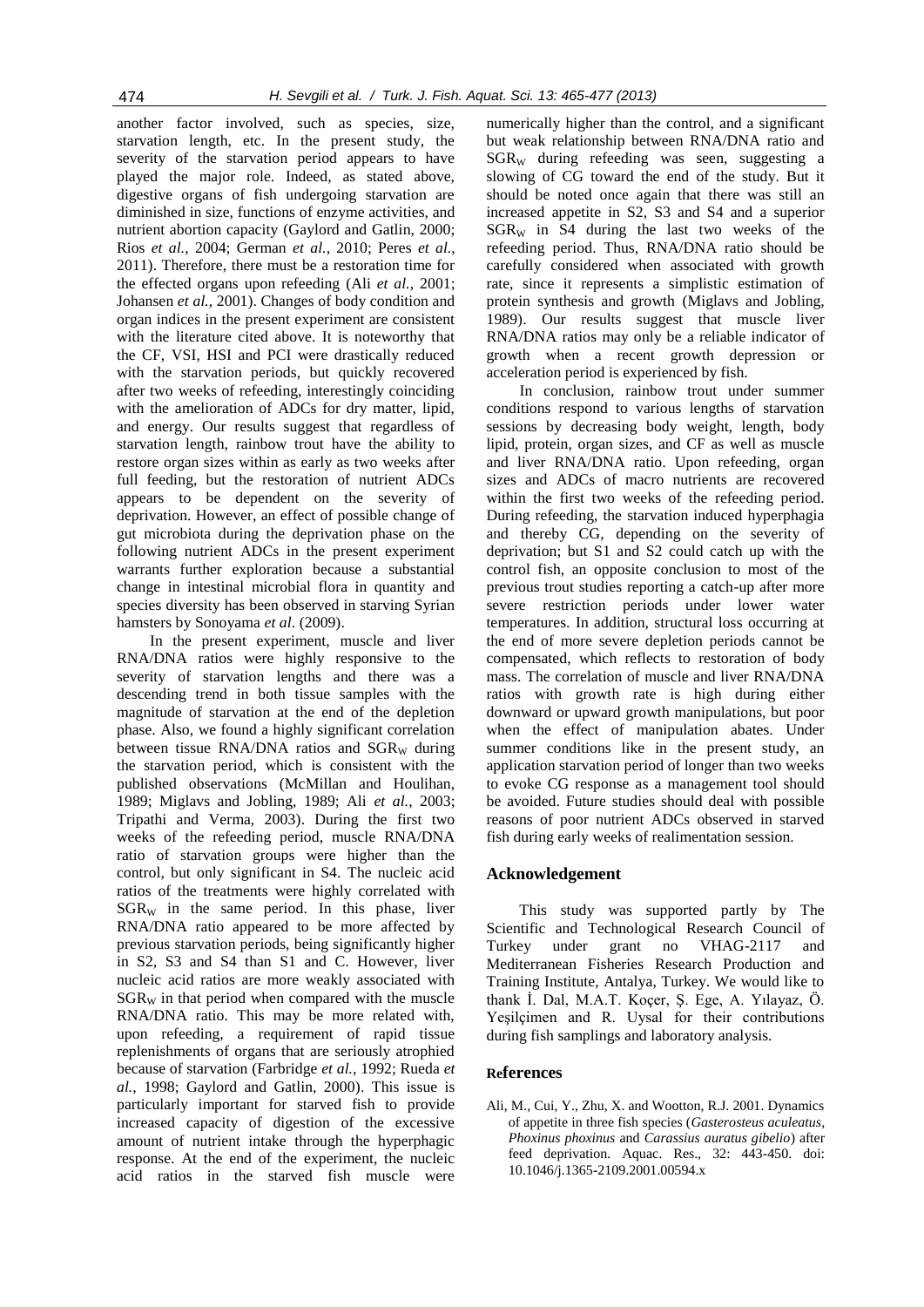Ali, M., Nicieza, A. and Wootton, R.J. 2003. Compensatory growth in fishes: a response to growth depression. Fish Fish., 4: 147-190.

doi: 10.1046/j.1467-2979.2003.00120.x

- Alpaslan, A. and Pulatsü, S. 2008. The effect of rainbow trout (*Oncorhynchus mykiss* Walbaum, 1792) cage culture on sediment quality in Kesikköprü Reservoir, Turkey. Turk. J. Fish. Aquat. Sci., 8: 65-70.
- Álvarez, D. and Nicieza, A.G. 2005. Compensatory response 'defends' energy levels but not growth trajectories in brown trout, *Salmo trutta* L. Proc. R. Soc. B-Biol., 272: 601-607. doi: 10.1098/rspb.2004.2991
- AOAC. 1990. Official Methods of Analysis, 15 ed. Association of Official Analytical Chemists. Arlington, VA.
- Atasoy, A.D.S. and Şeneş, Ş. 2004. Atatürk Baraj Gölünde alabalık üretiminin oluşturduğu kirlilik yükünün araştırılması. Ekoloji, 14: 9-17.
- Başçınar, N., Gümrükçü, F. and Okumuş, İ. 2008. A study on feeding strategy of young rainbow trout (*Oncorhynchus mykiss* Walbaum). J. FisheriesSciences.com, 2: 224-232.
- Bavčević, L., Klanjšček, T., Karamarko, V., Aničić, I. and Legović, T. 2010. Compensatory growth in gilthead sea bream (*Sparus aurata*) compensates weight, but not length. Aquaculture, 301: 57-63. doi: 10.1016/j.aquaculture.2010.01.009
- Bélanger, F., Blier, P.U. and Dutil, J.D. 2002. Digestive capacity and compensatory growth in Atlantic cod (*Gadus morhua*). Fish Physiol. Biochem., 26: 121-128. doi: 10.1023/a:1025461108348
- Bhat, S.A., Chalkoo, S.R. and Shammi, Q.S. 2011. Nutrient utilization and food conversion of rainbow trout, *Onchorhynchus mykiss*, subjected to mixed feeding schedules. Turk. J. Fish. Aquat. Sci., 11: 273-281. doi: 10.4194/trjfas.2011.0212
- Black, D. and Love, R.M. 1986. The sequential mobilisation and restoration of energy reserves in tissues of Atlantic cod during starvation and refeeding. J. Comp. Physiol. B., 156: 469-479. doi: 10.1007/bf00691032
- Blake, R.W., Inglis, S.D. and Chan, K.H.S. 2006. Growth, carcass composition and plasma growth hormone levels in cyclically fed rainbow trout. J. Fish Biol., 69: 807- 817. doi: 10.1111/j.1095-8649.2006.01150.x
- Boujard, T., Burel, C., Médale, F., Haylor, G. and Moisan, A. 2000. Effect of past nutritional history and fasting on feed intake and growth in rainbow trout *Oncorhynchus mykiss*. Aquat. Living Resour., 13: 129-137. doi:10.1016/S0990-7440(00)00149-2
- Brett, J.R., Shelbourn, J.E. and Shoop, C.T. 1969. Growth rate and body composition of fingerling sockeye salmon, *Oncorhynchus nerka*, in relation to temperature and ration size. J. Fish. Res. Board Can., 26: 2363-2394. doi: 10.1139/f69-230
- Bull, C.D. and Metcalfe, N.B. 1997. Regulation of hyperphagia in response to varying energy deficits in overwintering juvenile Atlantic salmon. J. Fish Biol., 50: 498-510. doi: 10.1111/j.1095-8649.1997.tb01945.x
- Caldarone, E.M., Wagner, M., Onge-Burns, J. and Buckley, L.J. 2001. Protocol and guide for estimating nucleic acids in larval fish using a fluorescence microplate reader. Northeast Fish. Sci. Cent. Ref. Doc. 01–11:11–  $22.2$
- Cho, S.H. 2005. Compensatory growth of juvenile flounder *Paralichthys olivaceus* L. and changes in biochemical composition and body condition indices during starvation and after refeeding in winter season. J. World

Aquacult. Soc., 36: 508-514. doi: 10.1111/j.1749- 7345.2005.tb00398.x

- Cho, S.H., Lee, S.-M., Park, B.H., Ji, S.-C., Lee, J., Bae, J. and Oh, S.-Y. 2006. Compensatory growth of juvenile olive flounder, *Paralichthys olivaceus* l., and changes in proximate composition and body condition indexes during fasting and after refeeding in summer season. J. World Aquacult. Soc., 37: 168-174. doi: 10.1111/j.1749-7345.2006.00023.x
- Cook, J.T., Sutterlin, A.M. and McNiven, M.A. 2000. Effect of food deprivation on oxygen consumption and body composition of growth-enhanced transgenic Atlantic salmon (*Salmo salar*). Aquaculture, 188: 47-63. doi: 10.1016/s0044-8486(00)00333-1
- Dobson, S.H. and Holmes, R.M. 1984. Compensatory growth in the rainbow trout, *Salmo gairdneri*  Richardson. J. Fish Biol., 25: 649-656. doi: 10.1111/j.1095-8649.1984.tb04911.x
- Engqvist, L. 2005. The mistreatment of covariate interaction terms in linear model analyses of behavioural and evolutionary ecology studies. Anim. Behav., 70: 967- 971.
- Eroldoğan, O.T., Metin, K. and Barιş, S. 2006. Effects of starvation and re-alimentation periods on growth performance and hyperphagic response of *Sparus aurata*. Aquac. Res., 37: 535-537. doi: 10.1111/j.1365- 2109.2006.01445.x
- Farbridge, K.J., Flett, P.A. and Leatherland, J.F. 1992. Temporal effects of restricted diet and compensatory increased dietary intake on thyroid function, plasma growth hormone levels and tissue lipid reserves of rainbow trout *Oncorhynchus mykiss*. Aquaculture, 104: 157-174. doi: 10.1016/0044-8486(92)90146-c
- Furukawa, A. and Tsukahara, H. 1966. On the acid digestion method for the determination of chromic oxide as an index substance in the study of digestibility of fish feed. Bull. Jpn. Soc. Sci. Fish., 32: 502-506.
- Gaylord, I.G. and Gatlin, D.M. 2000. Assessment of compensatory growth in channel catfish *Ictalurus punctatus* R. and associated changes in body condition indices. J. World Aquacult. Soc., 31: 326-336. doi: 10.1111/j.1749-7345.2000.tb00884.x
- German, D.P., Neuberger, D.T., Callahan, M.N., Lizardo, N.R. and Evans, D.H. 2010. Feast to famine: the effects of food quality and quantity on the gut structure and function of a detritivorous catfish (Teleostei: Loricariidae). Comp. Biochem. Physiol. A. Mol. Integr. Physiol., 155: 13-13. doi: 10.1016/j.cbpa.2009.10.018
- Guzel, Ş. and Arvas, A. 2011. Effects of different feeding strategies on the growth of young rainbow trout (*Oncorhynchus mykiss*). Afr. J. Biotechnol., 10: 5048- 5052. doi: 10.5897/AJB11.271
- Hayward, R.S., Noltie, D.B. and Wang, N. 1997. Use of compensatory growth to double hybrid sunfish growth rates. Trans. Am. Fish. Soc., 126: 316-322. doi: 10.1577/1548-

8659(1997)126<0316:NUOCGT>2.3.CO;2

- Jobling, M. and Johansen, S.J.S. 1999. The lipostat, hyperphagia and catch-up growth. Aquac. Res., 30: 473- 478. doi: 10.1046/j.1365-2109.1999.00358.x
- Johansen, S.J.S., Ekli, M. and Jobling, M. 2002. Is there lipostatic regulation of feed intake in Atlantic salmon Salmo salar L.? Aquac. Res., 33: 515-524. doi: 10.1046/j.1365-2109.2002.00736.x
- Johansen, S.J.S., Ekli, M., Stangnes, B. and Jobling, M. 2001. Weight gain and lipid deposition in Atlantic salmon, *Salmo salar*, during compensatory growth: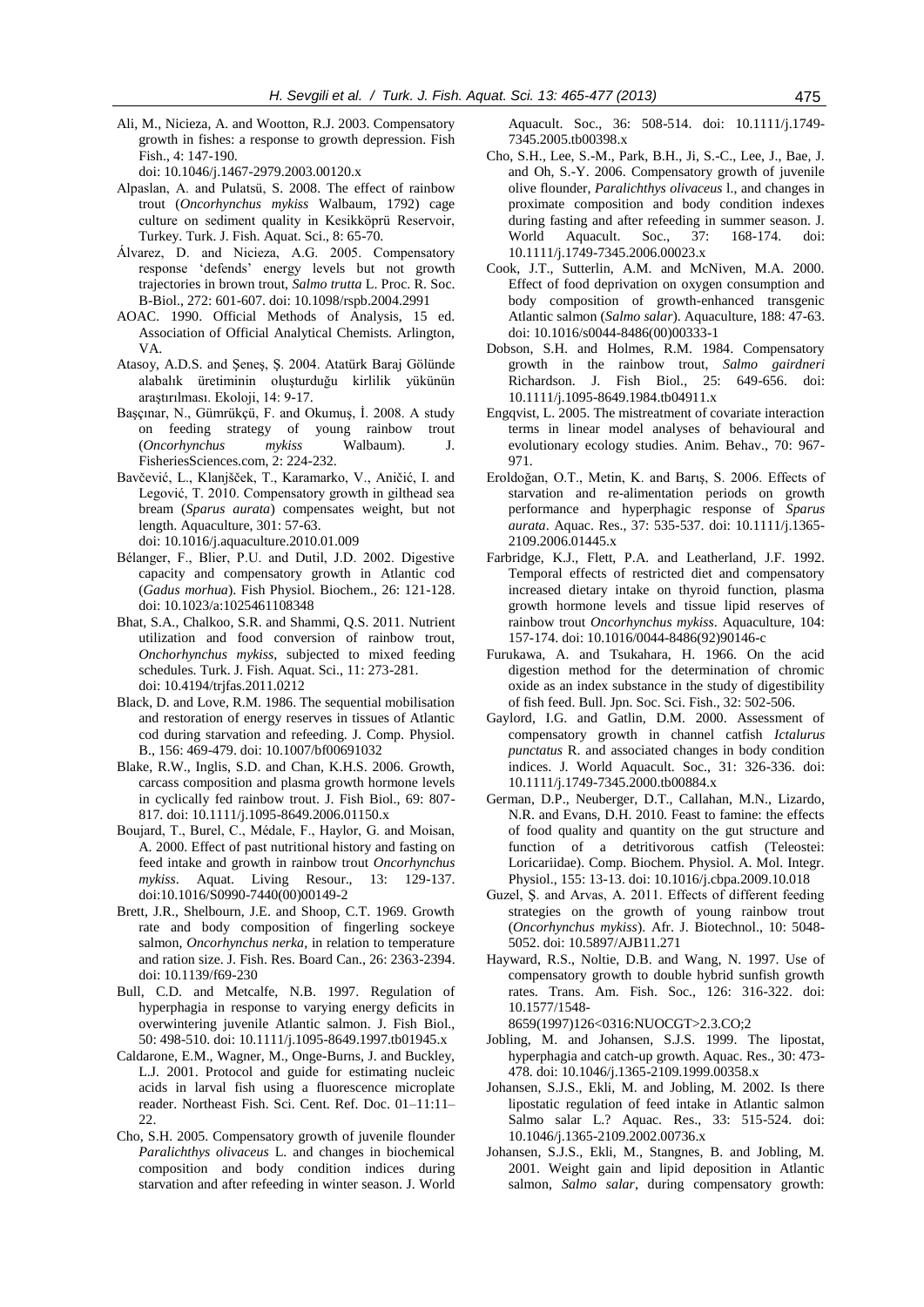evidence for lipostatic regulation? Aquac. Res., 32: 963- 974. doi: 10.1046/j.1365-2109.2001.00632.x

- Kindschi, G.A. 1988. Effect of intermittent feeding on growth of rainbow trout, *Salmo gairdneri* Richardson. Aquac. Res., 19: 213-215. doi: 10.1111/j.1365- 2109.1988.tb00424.x
- Mäkinen, T. 1994. Effect of temperature and feed ration on energy utilization in large rainbow trout, *Oncorhynchus mykiss* (Walbaum). Aquac. Res., 25: 213-232. doi: 10.1111/j.1365-2109.1994.tb00575.x
- McMillan, D.N. and Houlihan, D.F. 1989. Short-term responses of protein synthesis to re-feeding in rainbow trout. Aquaculture, 79: 37-46. doi: 10.1016/0044- 8486(89)90443-2
- Mefut, A., Emre, Y., Diler, Ö., Altun, S. and İnce, İ. 2007. The investigation of structural properties of rainbow trout farms in Mediterranean region (2000-2003). Turk Journal of Aquatic Life, 5: 9-18.
- Méndez, G. and Wieser, W. 1993. Metabolic responses to food deprivation and refeeding in juveniles of *Rutilus rutilus* (Teleostei: Cyprinidae). Environ. Biol. Fishes, 36: 73-81. doi: 10.1007/bf00005981
- Miglavs, I. and Jobling, M. 1989. Effects of feeding regime on food consumption, growth rates and tissue nucleic acids in juvenile Arctic charr, *Salvelinus alpinus*, with particular respect to compensatory growth. J. Fish Biol., 34: 947-957. doi: 10.1111/j.1095-8649.1989.tb03377.x
- Mohanta, K.N., Mohanty, S.N., Jena, J. and Sahu, N.P. 2009. A dietary energy level of 14.6 MJ kg−1 and protein-to-energy ratio of 20.2 g MJ−1 results in best growth performance and nutrient accretion in silver barb *Puntius gonionotus* fingerlings. Aquac. Nutr., 15: 627- 637. doi: 10.1111/j.1365-2095.2008.00632.x
- Mommsen, T.P. 2001. Paradigms of growth in fish. Comp. Biochem. Physiol. B Biochem. Mol. Biol., 129: 207- 219. doi: 10.1016/s1096-4959(01)00312-8
- Morgan, I.J. and Metcalfe, N.B. 2001. Deferred costs of compensatory growth after autumnal food shortage in juvenile salmon. Proc. R. Soc. Lond. B. Biol. Sci., 268: 295-301. doi: 10.1098/rspb.2000.1365
- Mortensen, A. and Damsgård, B. 1993. Compensatory growth and weight segregation following light and temperature manipulation of juvenile Atlantic salmon (*Salmo salar* L.) and Arctic charr (*Salvelinus alpinus* L.). Aquaculture, 114: 261-272. doi: 10.1016/0044- 8486(93)90301-e
- Mylonas, C.C., Anezaki, L., Divanach, P., Zanuy, S., Piferrer, F., Ron, B., Peduel, A., Ben Atia, I., Gorshkov, S. and Tandler, A. 2005. Influence of rearing temperature during the larval and nursery periods on growth and sex differentiation in two Mediterranean strains of *Dicentrarchus labrax*. J. Fish Biol., 67: 652- 668. doi: 10.1111/j.0022-1112.2005.00766.x
- Nicieza, A. and Álvarez, D. 2009. Statistical analysis of structural compensatory growth: how can we reduce the rate of false detection? Oecologia, 159: 27-39. doi: 10.1007/s00442-008-1194-8
- Nikki, J., Pirhonen, J., Jobling, M. and Karjalainen, J. 2004. Compensatory growth in juvenile rainbow trout, *Oncorhynchus mykiss* (Walbaum), held individually. Aquaculture, 235: 285-296. doi: 10.1016/j.aquaculture.2003.10.017
- Nykänen, M. 2006. Effects of temperature and feeding regime on compensatory growth of rainbow trout, *Oncorhynchus mykiss*. In. Jyväskylä, Finland: University of Jyväskylä, 32 pp.
- O'Connor, K.I., Taylor, A.C. and Metcalfe, N.B. 2000. The

stability of standard metabolic rate during a period of food deprivation in juvenile Atlantic salmon. J. Fish Biol., 57: 41-51. doi: 10.1111/j.1095- 8649.2000.tb00774 x

- Okumus, I. and Bascinar, N. 2001. The effect of different numbers of feeding days on feed consumption and growth of rainbow trout [*Oncorhynchus mykiss* (Walbaum)]. Aquac. Res.,32: 365-367. doi: 10.1046/j.1365-2109.2001.00566.x
- Peres, H., Santos, S. and Oliva-Teles, A. 2011. Lack of compensatory growth response in gilthead seabream (*Sparus aurata*) juveniles following starvation and subsequent refeeding. Aquaculture, 318: 384-388. doi: 10.1016/j.aquaculture.2011.06.010
- Person-Le Ruyet, J., Buchet, V., Vincent, B., Le Delliou, H. and Quéméner, L. 2006. Effects of temperature on the growth of pollack (*Pollachius pollachius*) juveniles. Aquaculture, 251: 340-345. doi: 10.1016/j.aquaculture.2005.06.029
- Qian, X., Cui, Y., Xiong, B. and Yang, Y. 2000. Compensatory growth, feed utilization and activity in gibel carp, following feed deprivation. J. Fish Biol., 56: 228-232. doi: 10.1111/j.1095-8649.2000.tb02101.x
- Quinton, J.C. and Blake, R.W. 1990. The effect of feed cycling and ration level on the compensatory growth response in rainbow trout, *Oncorhynchus mykiss*. J. Fish Biol., 37: 33-41.

doi: 10.1111/j.1095-8649.1990.tb05924.x

- Rios, F.A., Moraes, G., Oba, E., Fernandes, M., Donatti, L., Kalinin, A. and Rantin, F. 2006. Mobilization and recovery of energy stores in traíra, *Hoplias malabaricus* Bloch (Teleostei, Erythrinidae) during long-term starvation and after re-feeding. J. Comp. Physiol. B, 176: 721-728. doi: 10.1007/s00360-006-0098-3
- Rios, F.S., Kalinin, A.L., Fernandes, M.N. and Rantin, F.T. 2004. Changes in gut gross morphology of traíra, *Hoplias malabaricus* (Teleostei, Erythrinidae) during long-term starvation and after refeeding. Braz. J. Biol., 64: 683-689. doi: 10.1590/S1519-69842004000400017
- Rodríguez, A., Castelló-Orvay, F. and Gisbert, E. 2009. Somatic growth, survival, feed utilization and starvation in European elver *Anguilla anguilla* (Linnaeus) under two different photoperiods. Aquac. Res., 40: 551-557. doi: 10.1111/j.1365-2109.2008.02129.x
- Rueda, F.M., Martinez, F.J., Zamora, S., Kentouri, M. and Divanach, P. 1998. Effect of fasting and refeeding on growth and body composition of red porgy, *Pagrus pagrus* L. Aquac. Res., 29: 447-452. doi: 10.1046/j.1365-2109.1998.00228.x
- Sogard, S.M. and Spencer, M.L. 2004. Energy allocation in juvenile sablefish: effects of temperature, ration and body size. J. Fish Biol., 64: 726-738.
- doi: 10.1111/j.1095-8649.2004.00342.x Sonoyama, K., Fujiwara, R., Takemura, N., Ogasawara, T., Watanabe, J., Ito, H. and Morita, T. 2009. Response of gut microbiota to fasting and hibernation in Syrian hamsters. Appl. Environ. Microbiol., 75: 6451-6456. doi: 10.1128/aem.00692-09
- Tian, X. and Qin, J.G. 2003. A single phase of food deprivation provoked compensatory growth in barramundi *Lates calcarifer*. Aquaculture, 224: 169- 179. doi: 10.1016/s0044-8486(03)00224-2
- Tian, X. and Qin, J.G. 2004. Effects of previous ration restriction on compensatory growth in barramundi *Lates calcarifer*. Aquaculture, 235: 273-283. doi: 10.1016/j.aquaculture.2003.09.055
- Tripathi, G. and Verma, P. 2003. Starvation-induced